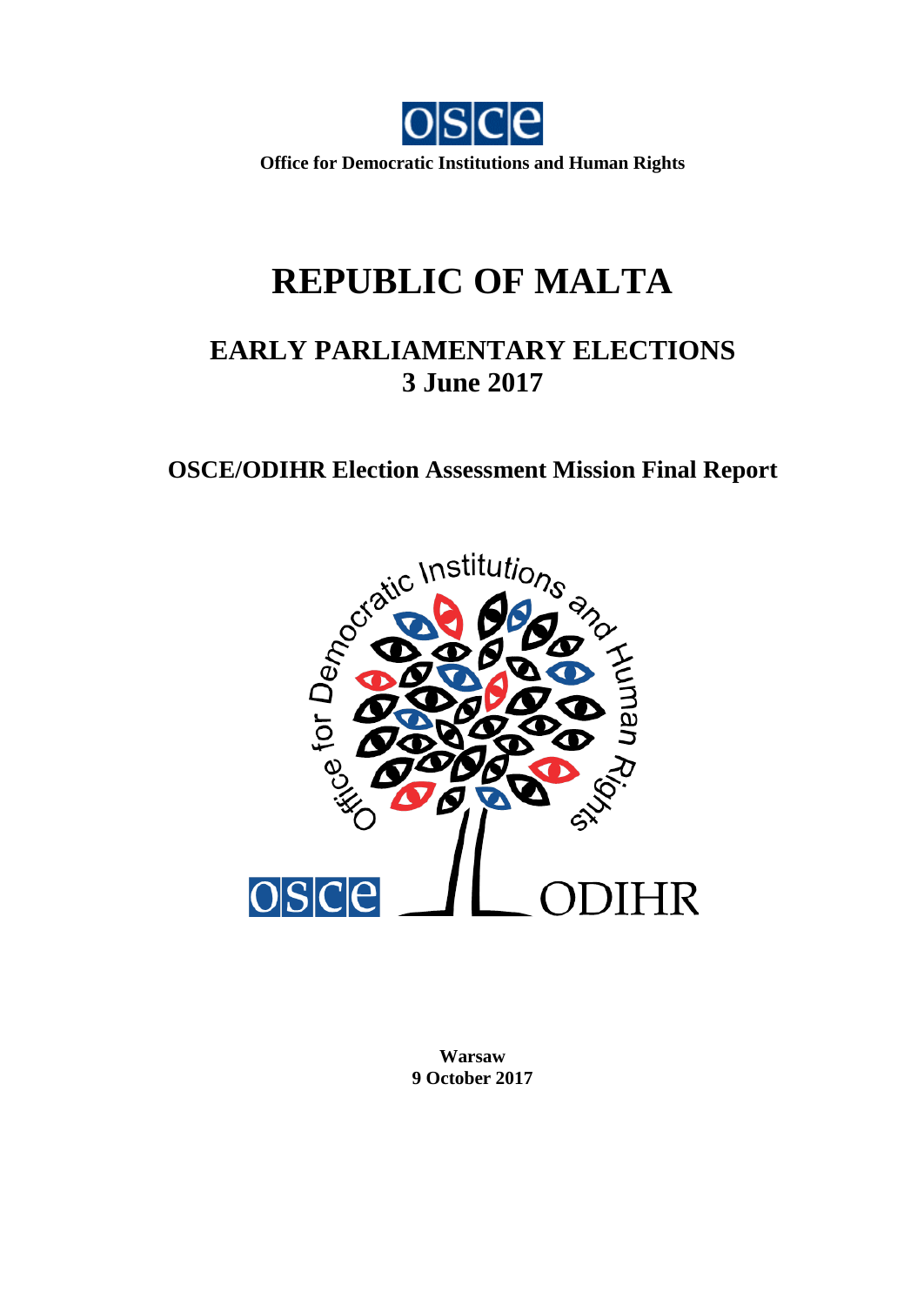## **TABLE OF CONTENTS**

| I.                                              |                                                              |  |
|-------------------------------------------------|--------------------------------------------------------------|--|
| II.                                             |                                                              |  |
| III.                                            |                                                              |  |
| IV.                                             |                                                              |  |
| V.                                              |                                                              |  |
| VI.                                             |                                                              |  |
| VII.                                            |                                                              |  |
| VIII.                                           |                                                              |  |
| IX.                                             |                                                              |  |
| <b>X</b> .                                      |                                                              |  |
| A.<br><b>B.</b>                                 |                                                              |  |
| XI.                                             |                                                              |  |
| $\mathsf{A}$ .<br>$\mathbf{B}$ .<br>$C_{\cdot}$ |                                                              |  |
| XII.                                            | <b>CITIZEN AND INTERNATIONAL ELECTION OBSERVATION  15</b>    |  |
| XIII.                                           |                                                              |  |
| XIV.                                            | VOTING, COUNTING, TABULATION AND ANNOUNCEMENT OF RESULTS  17 |  |
| Α.<br><b>B.</b><br>$C_{\cdot}$                  |                                                              |  |
| XV.                                             |                                                              |  |
| $A_{-}$<br>$\mathbf{B}$ .                       |                                                              |  |
|                                                 |                                                              |  |
|                                                 |                                                              |  |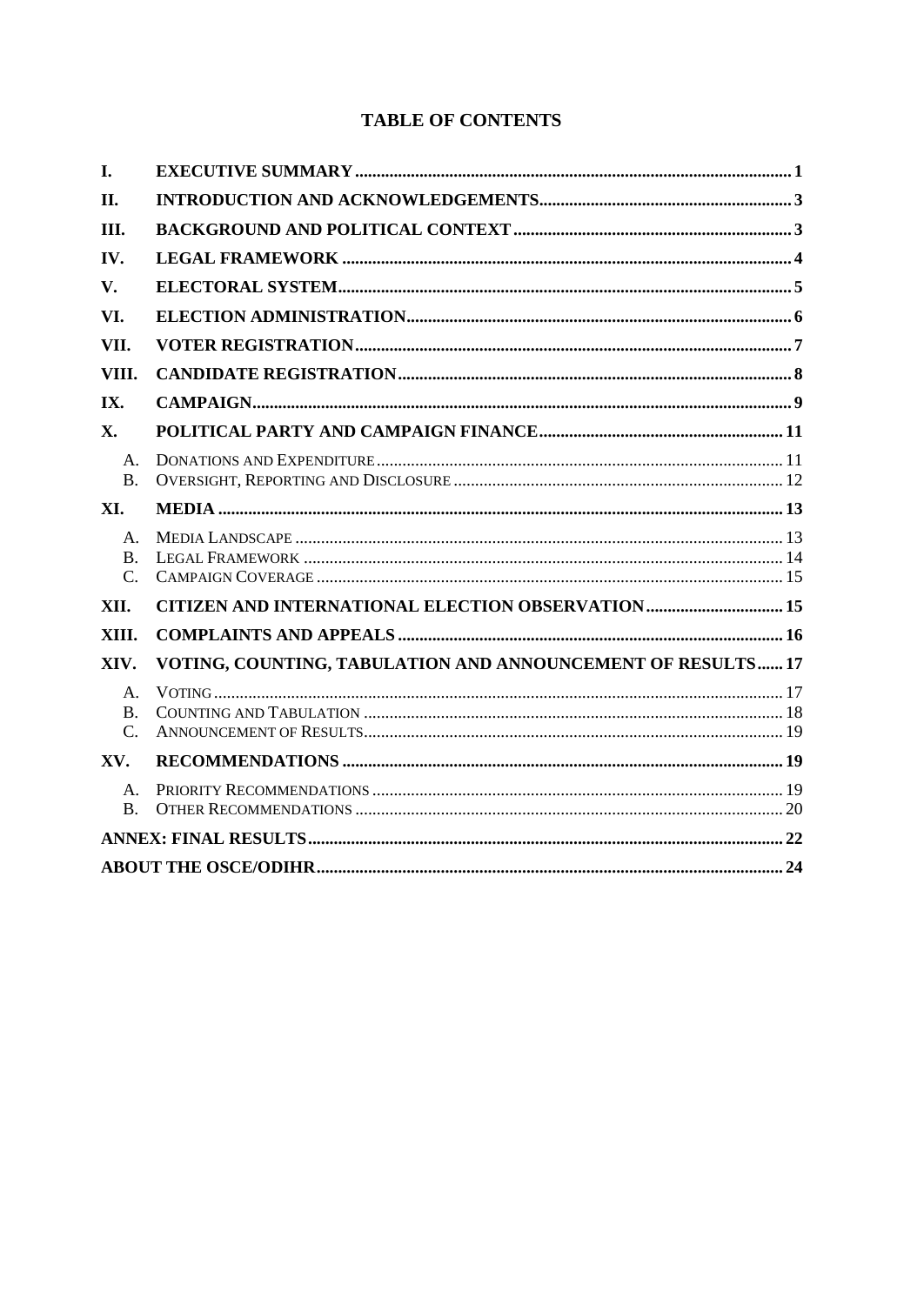#### **REPUBLIC OF MALTA EARLY PARLIAMENTARY ELECTIONS 3 June 2017**

#### **OSCE/ODIHR Election Assessment Mission Report**

#### <span id="page-2-0"></span>**I. EXECUTIVE SUMMARY**

Following an invitation from the Permanent Mission of Malta to the OSCE and based on the recommendation of a Needs Assessment Mission, the OSCE Office for Democratic Institutions and Human Rights (OSCE/ODIHR) deployed an Election Assessment Mission (EAM) for the 3 June 2017 early parliamentary elections.

The elections were held in a professional and efficient manner with electoral stakeholders expressing confidence in most stages of the process. The campaign was competitive, but was dominated by the two leading political parties. It took place against the backdrop of public protests and calls by the opposition for the prime minister's resignation over allegations of corruption and misconduct concerning several senior political figures and their family members.

The electoral legal framework, primarily comprising the Constitution and the General Elections Act, provides a sound basis for holding democratic elections. Since the 2013 parliamentary elections, the legislation was amended twice to further detail voting procedures in retirement homes and hospitals and to regulate party and campaign finance. Several past OSCE/ODIHR recommendations remain unaddressed, including provisions for citizen and international election observation.

Malta uses the single transferable vote, which, generally enhances representativeness but is credited by many stakeholders with delivering consistently bipartisan legislatures. District level quotas act as *de facto* thresholds that some small parties and independent candidates described as an excessive barrier to obtaining representation.

The elections were managed by two levels of administration, comprised of the Electoral Commission (EC) and 645 polling stations staffed by Assistant Election Commissioners. EC meetings were closed and decisions were mostly communicated only to those whom they concerned, thus negatively affecting transparency. Although the EC enjoys public confidence, the appointment method and absence of representatives of non-parliamentary parties or other stakeholders give rise to some concerns about its impartiality.

Citizens over the age of 18 years are eligible to vote, unless they are declared incompetent by a court or are serving a prison sentence of more than one year. The right to vote is also withheld from anyone declared legally incapacitated. Voter registration is passive, and the voter register is updated at regular intervals. The process is inclusive and enjoys stakeholder confidence despite some concerns about the utility and potential for misuse of voting cards issued for each election.

Eligible voters can stand for elections in no more than two constituencies. The law establishes several restrictions that largely aim at preventing conflict of interest but in some cases challenge international standards and existing European Court of Human Rights jurisprudence. The candidate registration process was inclusive overall, with the EC registering 352 candidatures of 211 candidates nominated by five political parties and including two independent candidates.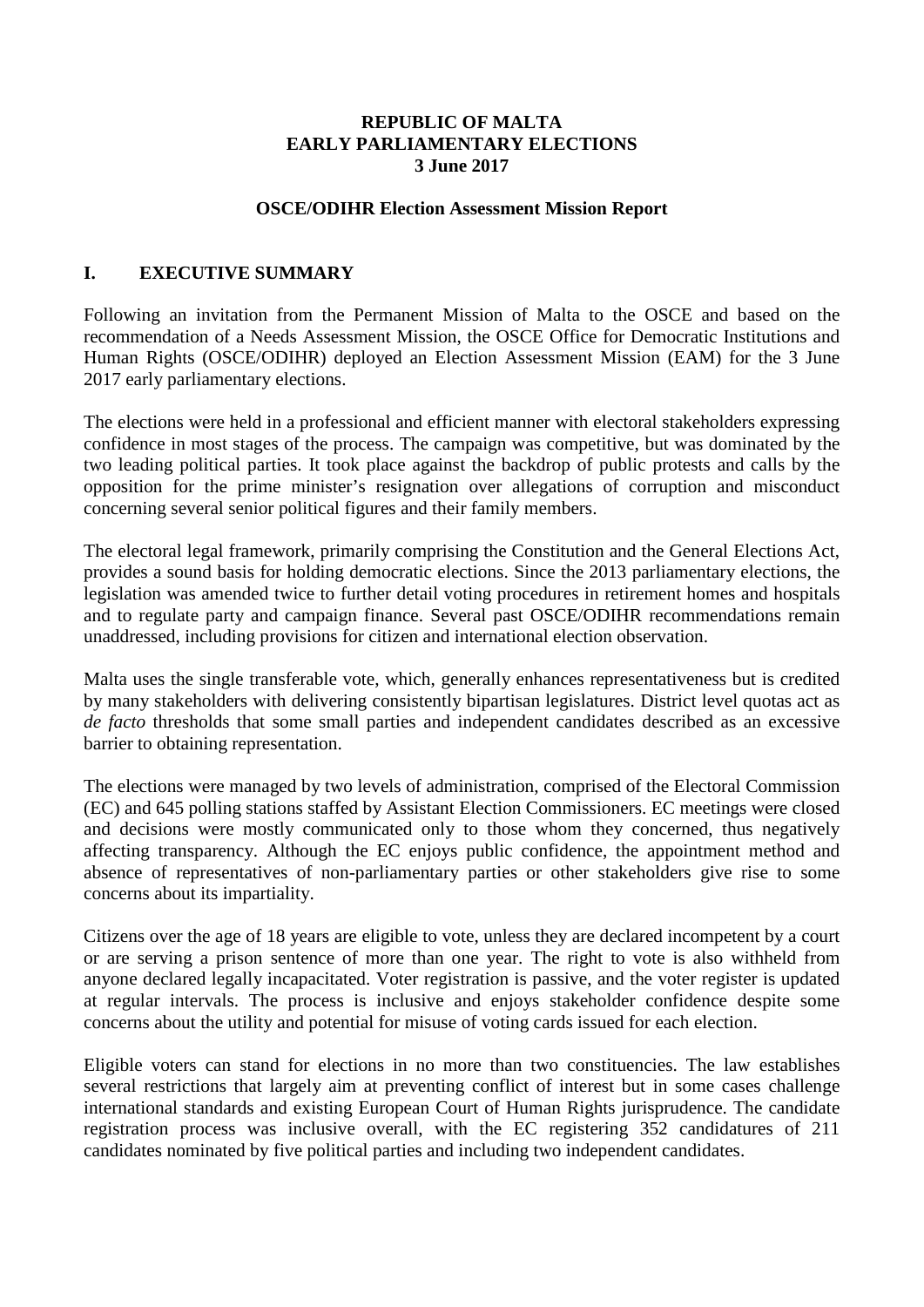#### **Republic of Malta** Page: 2 **Early Parliamentary Elections, 3 June 2017 OSCE/ODIHR Election Assessment Mission Final Report**

There are no temporary special measures to promote women candidates. Of the 211 candidates only 42 were women, and only 10 were elected in these elections. Given the limited presence of women in the political process, most political parties support the introduction of special measures to increase the number of women elected to parliament. Furthermore, there are no women on the EC.

The campaign was vivid, but characterised by a confrontation between the two parliamentary parties to the detriment of substantive debate. Small parties and the independent candidates enjoyed little visibility apart from on social media. Pervasive allegations of corruption, together with strikingly negative rhetoric, led many OSCE/ODIHR EAM interlocutors to describe the campaign as exceedingly aggressive. Adverts displaying government achievements raised concerns about the appropriateness of using state funds for what many perceived as campaigning.

Campaign silence provisions were observed in traditional media, but paid advertising and campaigning by political parties continued on social media. Candidates from the two leading parties sent text messages to voters on the eve of and on election day, and party representatives campaigned and recorded voter information outside of established polling station perimeters. Some OSCE/ODIHR EAM interlocutors described these practices as intrusive.

The 2015 Financing of Political Parties Act introduced a system of political party and campaign finance regulations that incorporated many previous OSCE/ODIHR and the Group of States against Corruption (GRECO) recommendations. Despite improved provisions to enhance transparency and new sanctioning procedures, several concerns remain, such as the absence of requirements to use a designated bank account or to disclose donations to entities owned by political parties, as well as excessive disclosure thresholds, and a lack of detail regarding as well as timing of reporting.

The media environment is pluralistic and voters could access a broad range of views. However, the ownership of a large part of the media by the two parliamentary parties had a restrictive effect on genuine debate. It distorted editorial independence and contributed to partisan and recriminatory campaign coverage. These factors skewed the level playing field for contestants, which was neither re-balanced by the public broadcaster nor enforced by the media regulator. While freedom of expression was respected, defamation and insult remain criminalized and the courts were used to stifle critical coverage.

The legal framework provides for redress of electoral complaints and appeals through the EC and the courts and the electoral dispute resolution system enjoyed confidence among most OSCE/ODIHR EAM interlocutors. However, the law does not always specify deadlines for resolving complaints, which could potentially undermine timely remedy and the EC does not publish decisions on complaints or provide information on their number or type.

According to the OSCE/ODIHR's election observation methodology, the EAM did not undertake comprehensive and systematic observation of election day proceedings. However, mission members visited a limited number of polling stations during early voting and on election day. Voting was orderly and appeared to be well organized. All polling stations visited provided access for voters with disabilities, although the system of assisted voting compromised vote secrecy. Counting took place in a national counting centre and was conducted efficiently and transparently. Only national and district level results were published, thus negatively affecting transparency overall.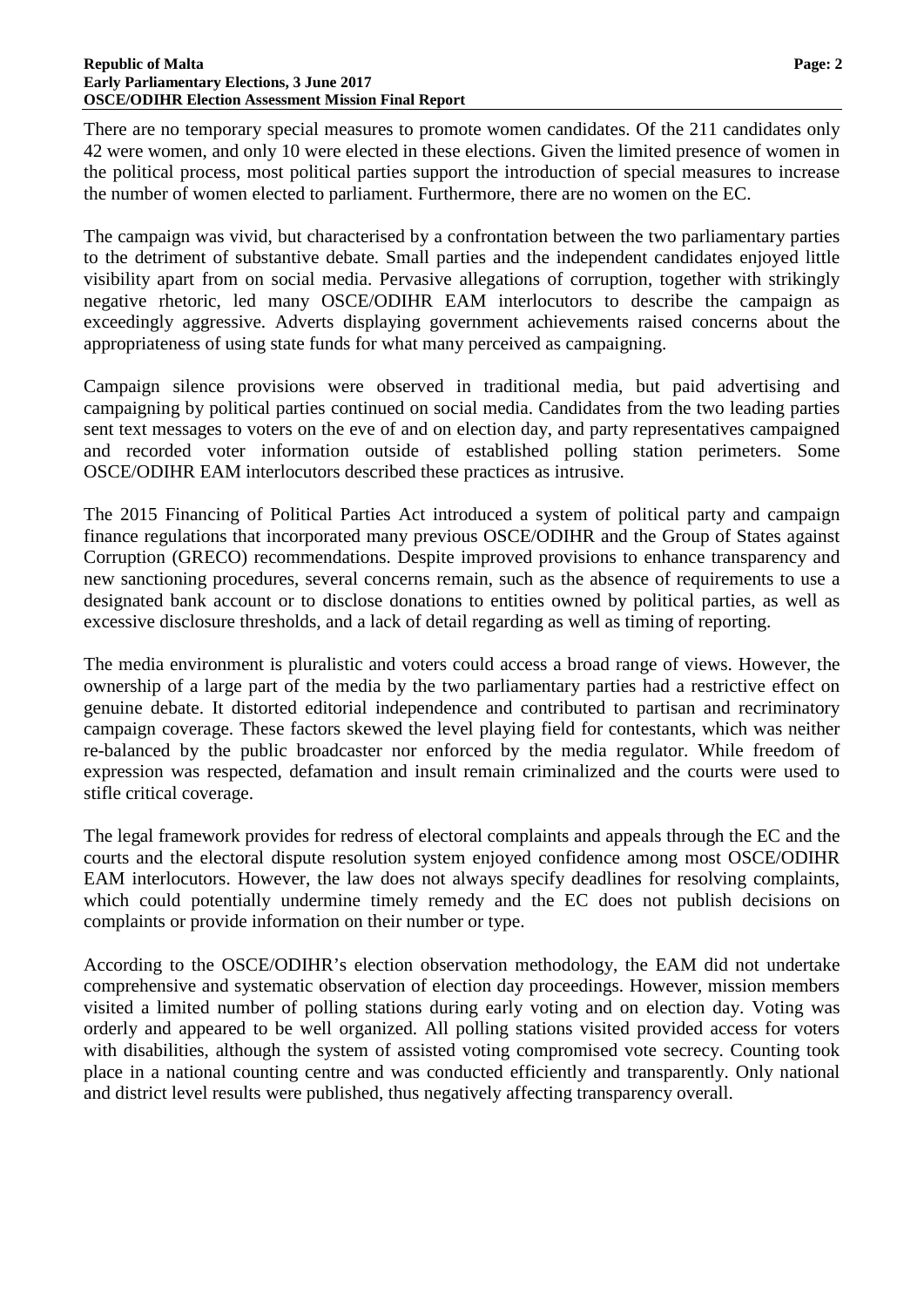#### <span id="page-4-0"></span>**II. INTRODUCTION AND ACKNOWLEDGEMENTS**

Following an invitation from the Permanent Mission of Malta to the OSCE to observe the 3 June 2017 early parliamentary elections and based on the recommendation of a Needs Assessment Mission conducted from 15 to 17 May, the OSCE/ODIHR deployed an Election Assessment Mission (EAM) from 26 May to [1](#page-4-2)1 June.<sup>1</sup> The OSCE/ODIHR EAM was led by Ambassador Jorge Fuentes and consisted of six experts from five OSCE participating States. The EAM was based in Valletta and visited several locations across the country.

The electoral process was assessed for compliance with OSCE commitments, other international obligations and standards for democratic elections, and with national legislation. In line with the OSCE/ODIHR's methodology, the EAM did not observe election day proceedings in a systematic or comprehensive manner, but visited a limited number of polling stations and the national counting centre.

The OSCE/ODIHR EAM wishes to thank the Ministry of Foreign Affairs (MFA) and the Electoral Commission (EC) for their co-operation and assistance, as well as to express gratitude to the authorities and representatives of state institutions, leaders of political parties, candidates, media, civil society, the diplomatic community and other interlocutors for sharing their views.

### <span id="page-4-1"></span>**III. BACKGROUND AND POLITICAL CONTEXT**

Malta is a parliamentary republic with legislative power vested in a single chamber, the House of Representatives. Executive power is exercised by the government led by the prime minister. The president is elected by parliament and holds limited functions.

The political party system in Malta has been dominated by two formations since the country's independence in 1964. The traditionally centre-left Labour Party (PL) and the centre-right Nationalist Party (PN) have alternated and spent a comparable length of time in government. No other political party has succeeded in obtaining seats in parliament in an election and bipartisanship is evident in many aspects of the state and its institutional design.<sup>[2](#page-4-3)</sup> The last parliamentary elections were held in March 2013 when the PL defeated the PN after its three consecutive legislative periods in power. $3$ 

Parliamentary elections were originally expected to take place in 2018, but the Prime Minister called for an early vote during his party's annual May Day rally. The President subsequently endorsed the date of 3 June. The campaign was conducted against the backdrop of public protests and a magisterial inquiry prompted by allegations of corruption and misconduct by several senior political figures waged by the opposition and media in the wake of the publication of the 'Panama Papers' in mid-2016. The elections also took place at the end of Malta's first presidency of the Council of the

<span id="page-4-3"></span><span id="page-4-2"></span>

<sup>&</sup>lt;sup>1</sup> See previous <u>OSCE/ODIHR election reports on Malta.</u><br><sup>2</sup> Many institutions are composed of an equal number of members from the two parliamentary parties, with the chairperson nominated by the government, e.g. the Electoral Commission, Broadcasting Authority, Public

<span id="page-4-4"></span>Service Commission and the Employment Commission.<br><sup>3</sup> The elections resulted in the PL winning 39 seats and PN 30 seats. After a legal challenge, in November 2016, the Constitutional Court awarded two extra seats to the PN after it established errors in the counting process. Since the elections, one member withdrew from the PL and formed the Democratic Party (PD).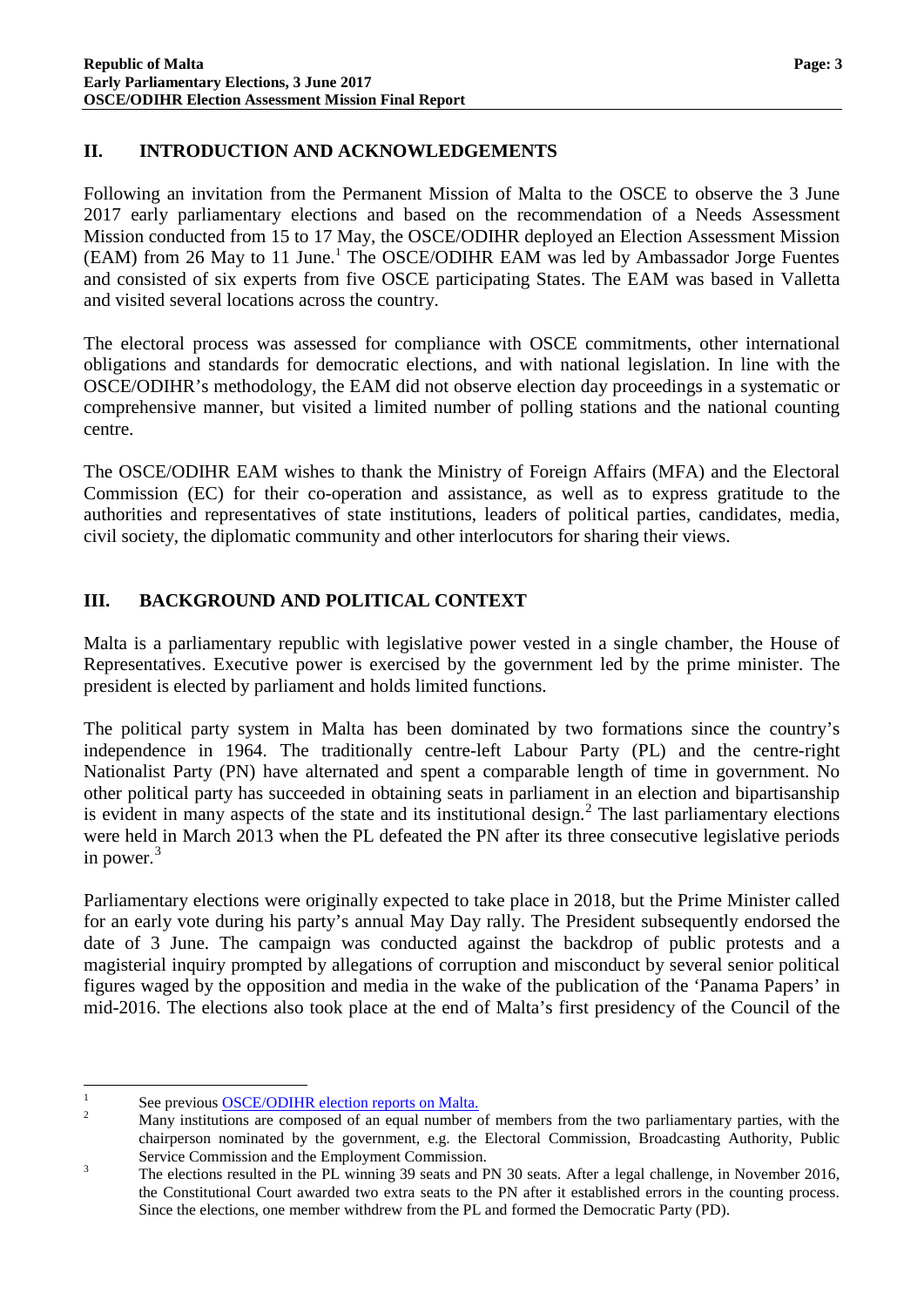European Union and in the context of domestic and international media focus on the country's corporate tax system in light of the so-called 'Malta Files' revelations.<sup>[4](#page-5-1)</sup>

Citing the electoral system and the dominant position of the two parties with parliamentary representation in state institutions and the media, most OSCE/ODIHR EAM interlocutors did not expect a third political alternative (contesting the elections independently) to obtain seats in parliament. [5](#page-5-2) Constitutional reform continued to be debated domestically, with several stakeholders raising concerns about a bipartisan system of appointments to key state institutions, and small political parties demanding lower barriers to enter parliament.

#### <span id="page-5-0"></span>**IV. LEGAL FRAMEWORK**

The electoral legal framework primarily comprises the 1964 Constitution (last amended in 2014), the 1991 General Elections Act (GEA, last amended 2015), the 1939 Electoral Polling Ordinance (last amended 2007) and the 1942 House of Representatives (Privileges and Powers) Ordinance (last amended  $2007$ .<sup>[6](#page-5-3)</sup> In line with previous OSCE/ODIHR and Group of States against Corruption (GRECO) recommendations, the Financing of Political Parties Act (FPPA) was adopted in 2015.[7](#page-5-4) Malta is party to major international and regional instruments related to the holding of democratic elections.

Since the 2013 parliamentary elections, a limited number of amendments have been introduced to the GEA and the Constitution. They included changes to further detail voting procedures in retirement homes and hospitals, a requirement for voter lists to be published within five days after the elections are called, and an extension of franchise to voters who reached the voting age up until the eve of election day and to individuals with suspended jail sentences. Proposals for other amendments were put on hold upon the call for the early elections.<sup>[8](#page-5-5)</sup>

The recently adopted FPPA does not only regulate the financing of political parties, but contains provisions regulating parties more broadly. Its definition of a political party is not synonymous with the definition contained in the GEA. Several OSCE/ODIHR EAM interlocutors argued that the insufficient harmonization of the two laws raises concerns as to which act takes legal precedence. Moreover, the EC that administers the FPPA can only enforce it through administrative rather than criminal courts, which reduces its sanctioning power. Shortly before the elections, the PN filed a case with the Civil Court, First Hall, challenging the FPPA's compatibility with Article 6(1) of the European Convention on Human Rights (ECHR) based on an assertion that owing to its composition

<span id="page-5-1"></span><sup>&</sup>lt;sup>4</sup> The Malta Files investigative project by the European Investigative Collaborations network attracted international media attention through a leakage of over 150,000 documents from a Malta-based provider of legal

<span id="page-5-2"></span><sup>&</sup>lt;sup>5</sup> The PD contested the elections jointly with PN, on the latter's ticket. Other parties included the PL, the <sup>5</sup> Democratic Alternative (AD), Malta Patriots Movement (MPM) and *Alleanza Bidla* (AB). <sup>6</sup> Specific aspects of elections are further regulated by the 1931 Public Meetings Ordinance and the 1991

<span id="page-5-3"></span>Broadcasting Act. The Standards in Public Life Act was adopted by parliament in March 2017, but was not in

<span id="page-5-4"></span>force at the time of the elections.<br>This includes corresponding amendments to the Constitution as Article 55(1) new paragraph (ff) added, and a corresponding change in Article 63 new paragraph (d) added. See GRECO reports on the [Transparency of Party](http://www.coe.int/en/web/greco/evaluations/round-3) 

<span id="page-5-5"></span>[Funding in Malta.](http://www.coe.int/en/web/greco/evaluations/round-3)<br><sup>8</sup> Proposed amendments included a new media law, provisions for out-of-country voting, voting inside prisons, further provisions for advanced voting in Gozo, the introduction of electronic vote counting and a legal definition of the four days of (also advanced) voting.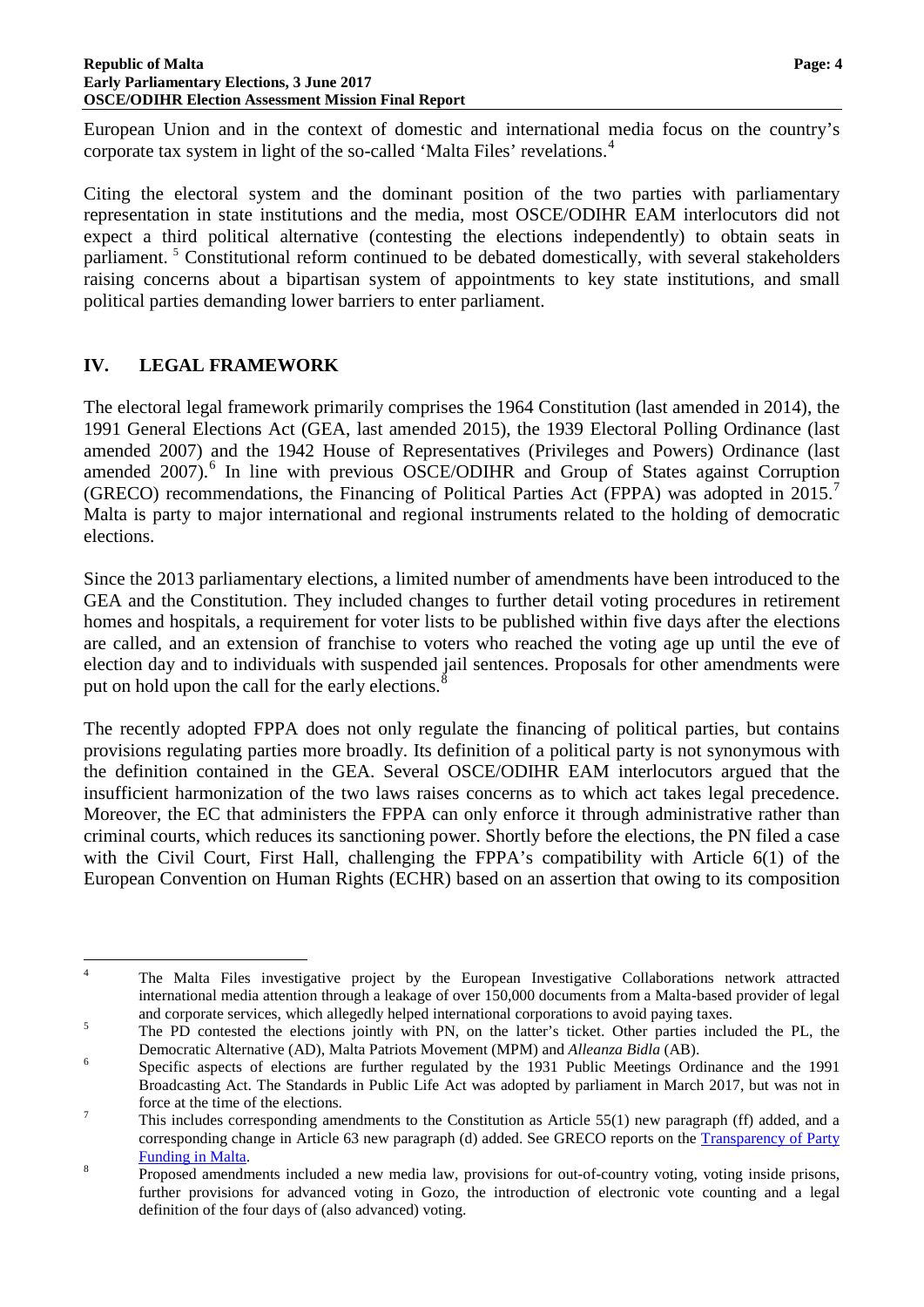the EC does not satisfy the guarantee of independence as an adjudicating authority (see *Election Administration* section).[9](#page-6-1)

Overall, the legal framework is comprehensive and provides a sound basis for the conduct of democratic elections. Nevertheless, the ambiguities listed above as well as previously unaddressed OSCE/ODIHR recommendations, such as the absence of provisions for citizen and international election observation, leave room for improvement.

*The electoral legal framework should be reviewed to address OSCE/ODIHR recommendations as well as to consolidate and harmonize the legislation and to address any ambiguities. Reform should be undertaken well in advance of the next elections and involve open consultation with all relevant stakeholders.*

## <span id="page-6-0"></span>**V. ELECTORAL SYSTEM**

Malta is divided into 13 multi-mandate electoral districts. Each district elects five representatives for a five-year term through a single transferable vote (STV). Voters indicate their preferences by ranking in numerical order as many candidates on the ballot as they wish. Candidates are elected if they receive no fewer first preference votes than the quota. The quota is determined by dividing the total number of valid ballots in each electoral district by the number of seats plus one. If votes received exceed the quota, then surplus votes are distributed to the second preference candidates.<sup>[10](#page-6-2)</sup> Following this procedure, if no candidate is elected during any of the preference counts, then the candidate with the lowest number of votes is excluded and their votes are redistributed to the next ranked choice on the ballot. Successive counts are undertaken until all seats have been allocated.

Following constitutional amendments, the electoral system was modified to ensure that the number of seats allocated to parties is proportionate to first preference votes obtained by their candidates nationwide, and to guarantee an absolute majority of seats in parliament for the party that obtains a relative majority of votes.<sup>[11](#page-6-3)</sup> The number of seats in parliament is set at 65, but depending on the results, it can be increased to achieve these objectives.

Some OSCE/ODIHR EAM interlocutors expressed concerns that the quota needed to win a seat in a district constitutes a de facto threshold that may disadvantage small parties and independent candidates whose support is limited and dispersed across different districts. In addition, constitutional provisions that aim to ensure proportionality and governability by awarding additional seats to parties in parliament contribute to consolidating bipartisanship.

The EC is mandated to review electoral boundaries at least every five years, with the latest revision adopted by parliament in March 2017. The reviews are undertaken to maintain a constitutional requirement that the size of any electoral district does not deviate by more than five per cent from the national quota, obtained by dividing the total number of voters by the number of seats to be returned to parliament.

<span id="page-6-1"></span><sup>&</sup>lt;sup>9</sup> The case was opened on 25 May, but proceedings were adjourned until 28 September. Article 6(1) of the ECHR protects the right to a fair trial, in particular by an independent and impartial tribunal established by law.<br>Any ballot in which the voter has not expressed second or subsequent preferences is non-transferable.<br>In 1987,

<span id="page-6-3"></span><span id="page-6-2"></span>

first preference votes is guaranteed a parliamentary majority by being allocated additional seats. Successive amendments in 1996 and 2007 furthered proportionality, but only as long as no more than two parties obtain seats.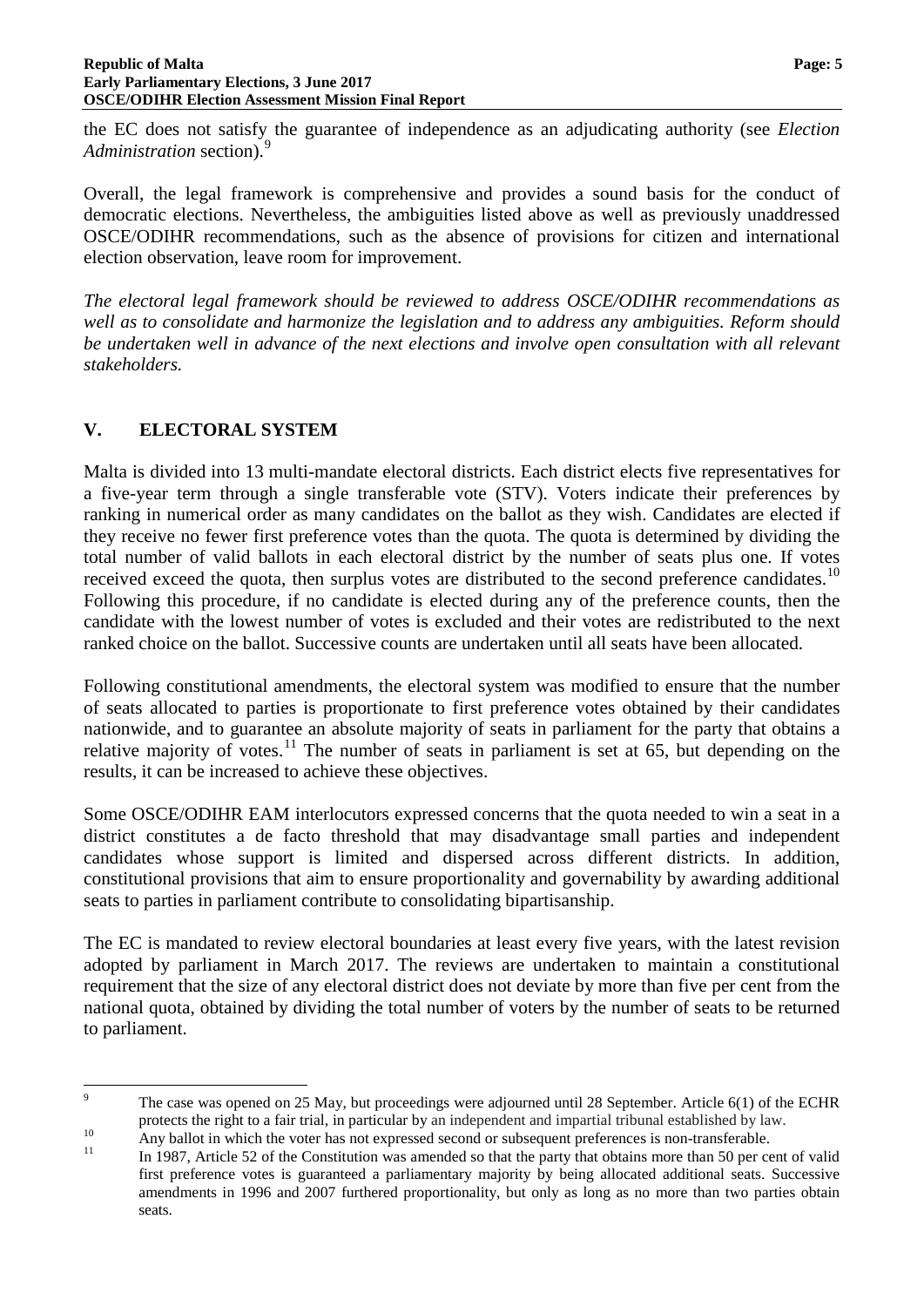During the last boundary review process, the EC submitted two different proposals for adoption by parliament, with the final version adopted by the PL majority. While no formal complaints were submitted, some OSCE/ODIHR EAM interlocutors alleged that the review process, which altered the boundaries of 10 of the 13 districts, lacked sufficient transparency and inclusivity.

#### <span id="page-7-0"></span>**VI. ELECTION ADMINISTRATION**

The EC is the permanent body responsible for the overall conduct of elections.<sup>[12](#page-7-1)</sup> Its eight members are appointed for a three-year term based upon a proposal by the prime minister and in consultation with the leader of the opposition. EC members are conventionally drawn in equal number from the two parliamentary parties. In addition, the Chief Electoral Commissioner (CEC) is appointed from the public service on advice of the prime minister. Parliamentary parties can also nominate two nonvoting delegates. The current CEC was appointed in February 2014 and other EC members in August 2015. There are no women among the EC members. No gender-disaggregated data on the composition of lower-level commission was made available by the EC for these elections.

There is no level of election administration between the EC and the polling stations. For these elections, there were 645 polling stations in 110 polling centres. Polling stations were managed by Assistant Election Commissioners (AECs) nominated by political parties (one per party per station) and by the EC (two per station).<sup>[13](#page-7-2)</sup> Given their limited membership and resources, small parties were not able to nominate a sufficient number of AECs to ensure their wide presence.

In addition to AECs, parties participating in the elections nominated agents to be present at the opening and closing of polling stations. Political parties are permitted to nominate agents who are already nominated as AECs, leading to a potential conflict of interest. Counting is centralized in a national counting centre. The nomination and appointment of counting staff followed a procedure analogous to that of the AECs.

#### *Consideration should be given to reviewing legal provisions for the appointment of individuals as both assistant commissioners and party agents to avoid any conflict of interest.*

During the election period, the EC met at least once a week in closed sessions and its decisions were generally only communicated to those whom they concerned. No minutes or decisions were published except press releases and government notices, which limited transparency and may not be in line with international standards on the right to access information.<sup>[14](#page-7-3)</sup> According to the EC, decisions were normally taken by consensus, which was not reached only in exceptional cases. Commissioners assumed positions consistent with their nominating party's line in particularly sensitive matters, such as the proposals of reviewing constituency boundaries.

The EC generally enjoyed the confidence of stakeholders, and given the limited time it had to prepare, it organised and administered the elections efficiently and professionally. However, in light

<span id="page-7-1"></span><sup>&</sup>lt;sup>12</sup> Apart from the EC, the Electoral Office (EO) is charged with organisational and operational aspects of elections, including early voting, prisoners who are eligible to vote, the elderly and hospitalized voters. The EO also creates and distributes manuals, delivers training to polling and counting staff and hosts the EC website. The

<span id="page-7-2"></span>office is staffed with some 40 public servants under the supervision of the CEC.<br>
<sup>13</sup> The law requires that at least one person nominated by the EC is present inside a polling station at all times.<br>
Paragraph 19 of Genera

<span id="page-7-3"></span>Covenant on Civil and Political Rights (ICCPR) states that "to give effect to the right of access to information, States parties should proactively put in the public domain Government information of public interest. State parties should make every effort to ensure easy, prompt, effective and practical access to such information."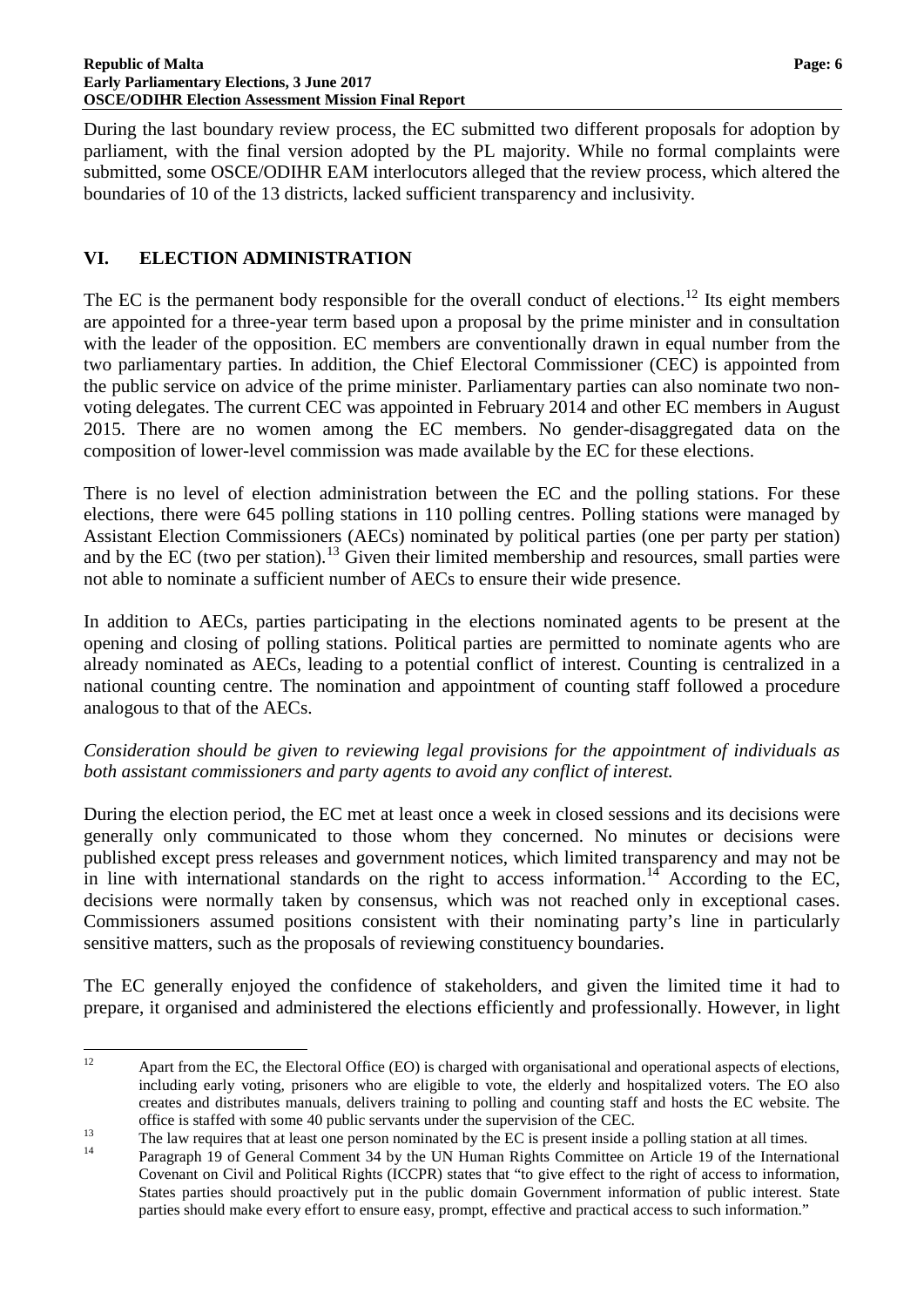#### **Republic of Malta** Page: 7 **Early Parliamentary Elections, 3 June 2017 OSCE/ODIHR Election Assessment Mission Final Report**

of the politicized method of appointment of its members, representatives of non-parliamentary parties, independent candidates and several other interlocutors noted that the EC, similar to the legal framework for elections, favours the existing two-party system. For instance, the GEA allows parties fielding no fewer than four candidates in all electoral districts to include their party logo and candidate names on the ballot in a distinctive colour.<sup>[15](#page-8-1)</sup> Similarly, while the two parliamentary parties have access to all counting centre premises, agents of non-parliamentary parties are limited to a specific area. Unequal treatment of political parties runs contrary to paragraph 7.6 of the 1990 OSCE Copenhagen Document.<sup>[16](#page-8-2)</sup>

*The EC should consider a new ballot design where all parties and candidates are presented equally. Consideration should also be given to allowing all parties contesting the elections full and unimpeded access to all stages of the electoral process, including all facilities within the counting centre.*

## <span id="page-8-0"></span>**VII. VOTER REGISTRATION**

Citizens who have reached the age of 18 years on the day preceding election day are eligible to vote, except those declared incompetent by a court or serving a prison sentence of more than one year.<sup>[17](#page-8-3)</sup> The latter disproportionate restriction is not in line with paragraph 7.3 of the 1990 OSCE Copenhagen Document, and other international obligations, including European Court of Human Rights (ECtHR) jurisprudence. $18$ 

*Restrictions of voting rights for prisoners should be reviewed to ensure that any limitation is proportionate to the crime committed and clearly outlined in the law.*

The Constitution also withholds the right to vote from anyone declared legally incapacitated "for any mental infirmity by a court decision or are otherwise determined in Malta to be of unsound mind."<sup>[19](#page-8-5)</sup> In such cases, the GEA stipulates that the EC may neither refuse to register a voter nor remove their name from the register without a unanimous decision of a designated medical board.<sup>[20](#page-8-6)</sup> *The legislation should be harmonized with the objectives of the CRPD, to ensure the full voting rights of persons with various types of mental disabilities.*

Malta has a passive voter registration system. Voters are registered in electoral districts in which they habitually reside. To be eligible, they must have spent at least 6 of the 18 months preceding the

<span id="page-8-2"></span><span id="page-8-1"></span><sup>&</sup>lt;sup>15</sup> Article 49(7) of the GEA. Traditionally the PL features in red and the PN in blue.<br><sup>16</sup> Paragraph 7.6 commits participating States to "respect the right of individuals and groups to establish, in full freedom, their own political parties or other political organizations and provide such political parties and organizations with the necessary legal guarantees to enable them to compete with each other on a basis of equal

<span id="page-8-3"></span>treatment before the law and by the authorities".<br>
An amendment to Article  $33(5)(c)$  of the GEA states that "any person who has since the publication of the last revised Electoral Register attained or shall attain the age of eighteen years up to and including the day preceding the day on which the election is to be held provided that such persons are […] qualified to be registered as voters

<span id="page-8-4"></span>in accordance to article 57 of the Constitution of Malta."<br>
Paragraph 7.3 states that the participating States will "guarantee universal and equal suffrage to adult citizens". See also Paragraph 14 of General Comment No. 25 to the ICCPR. For existing ECtHR jurisprudence, see *McHugh and others v. UK* 51987/08 (2015) and *Firth and others v. UK* 47784/09 (2014).

<span id="page-8-5"></span><sup>&</sup>lt;sup>19</sup> Malta has signed and ratified the [2006 United Nations Convention on the Rights of Persons with Disabilities](http://www.un.org/disabilities/convention/conventionfull.shtml) (UN CRPD). Deprivation of the right to vote on the basis of mental disability is inconsistent with Articles 12

<span id="page-8-6"></span>and 29 of the UN CRPD.<br><sup>20</sup> Article 14(2) of the GEA states that a medical board shall be composed of medical doctors appointed by the EC and each of the political parties.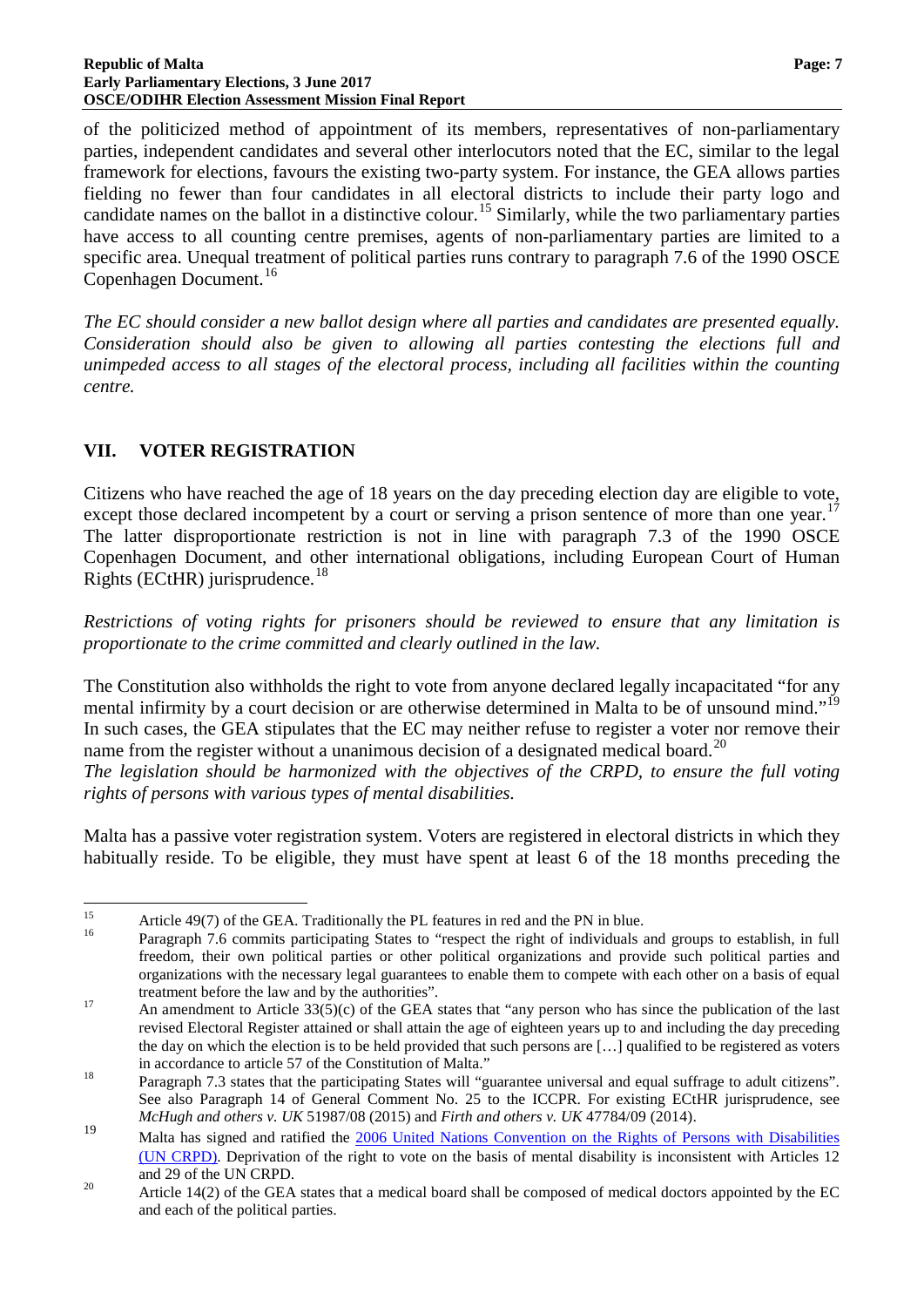#### **Republic of Malta** Page: 8 **Early Parliamentary Elections, 3 June 2017 OSCE/ODIHR Election Assessment Mission Final Report**

election in the country. Given Malta's membership in the Schengen Area of passportless travel, there are concerns whether it is possible to enforce this residence requirement.

The voter register is updated on the basis of civil registration data managed by Identity Malta, the state body in charge of issuing identity cards, which receives information from the Public Registries of Malta and Gozo. Outside of election periods, an update of the voter register is published for public scrutiny biannually. During an election period, the EC is required to publish a revised voter register no later than five days after the elections are called. Beyond this date, modifications may only be made by the EC based on a court decision, but no later than 15 days before election day. The final number of registered voters for these elections was 341,856.

In order to vote, voters are required to present a voting card produced by the EC. Police officers, accompanied by party representatives, distribute voting cards ahead of each election: a procedure that some OSCE/ODIHR EAM interlocutors described as potentially intimidating. Undelivered cards may be collected at local police stations or the counting centre. According to the EC, some 10,000 cards were left uncollected. Some interlocutors noted that the introduction of biometric national ID cards rendered the voting cards redundant and an unjustifiable expense. In addition, some claimed that the cards were prone to smudging and could be easily manipulated.

Overall, the voter register was inclusive and the registration process enjoyed stakeholder confidence. However, in the weeks preceding the elections, the PN voiced concerns about media reports claiming that an internal audit of the national ID card system carried out by Identity Malta revealed that multiple ID cards had been issued to more than 80 individuals. In response, the EC conducted an audit of the voter register, and found only one voter with a double entry, one of which was eliminated.

*The authorities could consider reviewing the voting card requirement to lower the election expenditure and eliminate the risk of disenfranchisement of voters not in possession of such cards on election day.*

### <span id="page-9-0"></span>**VIII. CANDIDATE REGISTRATION**

Candidates can stand independently or be nominated by a political party. Requirements for registration are simple and non-onerous. To be registered, candidates must submit support signatures of at least four voters registered in the electoral district for which they are nominated and a EUR 90 deposit. The law establishes several incompatibilities to standing for election, including holding another nationality or an elected office, being a member of the armed forces, a government contractor or declared bankrupt, or serving a prison term of more than one year. While these restrictions are intended to prevent conflicts of interest, several are not in line with international standards, including Paragraph 7.5 of the 1990 OSCE Copenhagen Document, international good practice, and ECtHR jurisprudence.<sup>[21](#page-9-1)</sup>

<span id="page-9-1"></span>

 $21$  Paragraph 7.5 provides that participating States will respect the right of citizens to seek political or public office without discrimination. See also paragraph 15 of General Comment No. 25 to the Article 25 of the ICCPR. In the case *Tanase v. Moldova* (2010), the ECtHR held that restrictions on suffrage rights of dual citizens were disproportionate and, thus, contrary to Article 3 of Protocol 1 of the ECHR; this restriction is also contrary to Article 17 of the European Convention on Nationality (signed but not ratified by Malta). For existing ECtHR jurisprudence on insolvency or bankruptcy, see *[Taiani v. Italy](http://www.eods.eu/elex/uploads/files/57c946c9ae7bb-VINCENZO%20TAIANI%20c.%20ITALIE.pdf)* 3641/02 (2006)*.* See also, section I.2.2.2.iv of the 2002 [Code of Good Practice in Electoral Matters](http://www.venice.coe.int/webforms/documents/default.aspx?pdffile=CDL-AD(2002)023rev-e) (Code of Good Practice) of the European Commission for Democracy through Law (Venice Commission).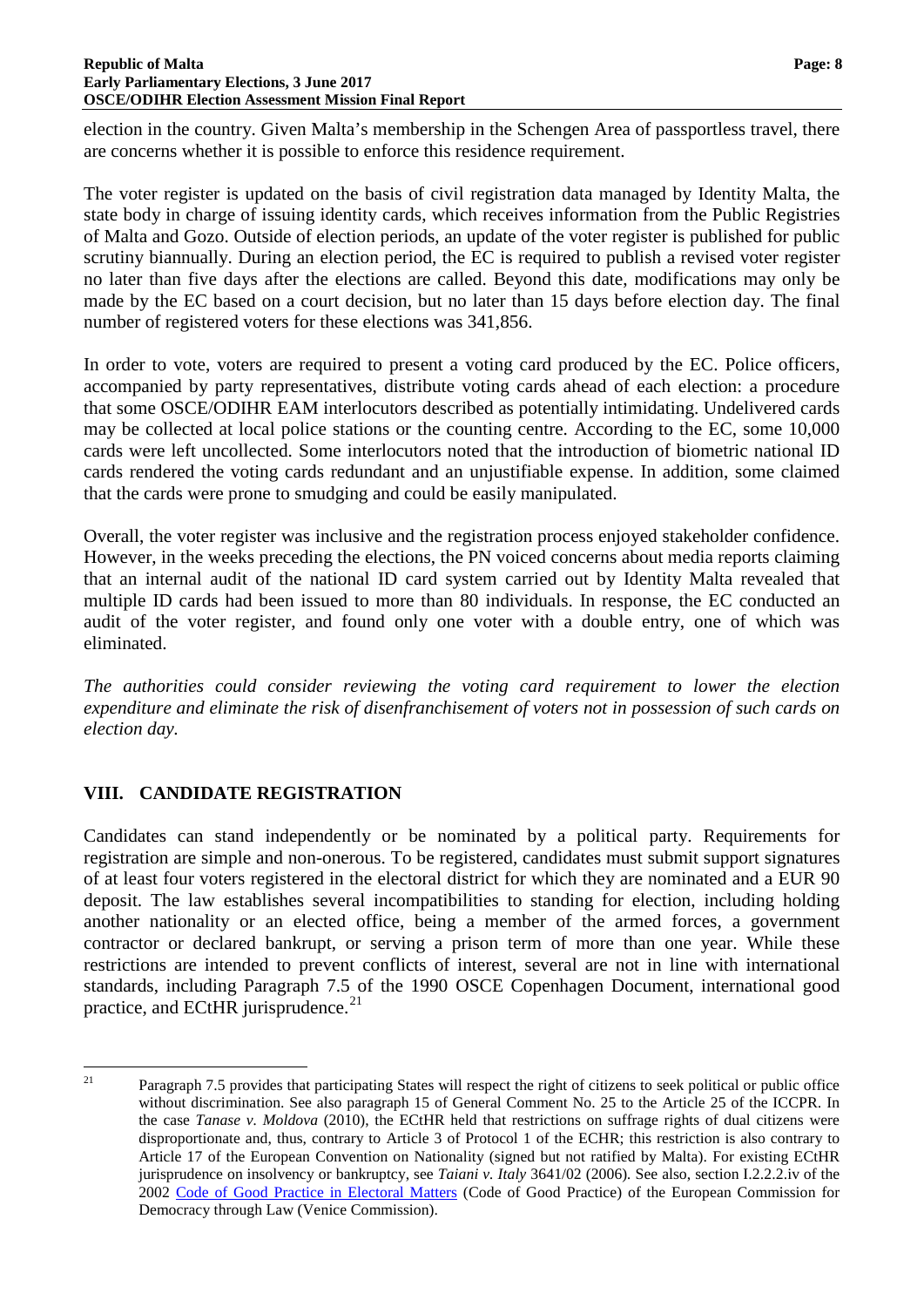*Limitations on the right to stand for office could be reviewed to further enhance full compliance with OSCE commitments and other international obligations and standards.*

Candidate registration commenced on 11 May and lasted three days. Although the EC acknowledged that the registration period is short, no official complaints were lodged in this regard. The GEA permits candidates to register in up to two districts, and the EC registered a total of 352 candidatures of 211 individuals nominated by five political parties.  $^{22}$  $^{22}$  $^{22}$  Two candidates ran as independents.

The PN and PD contested the elections under an agreement, whereby the 11 PD candidates ran on the PN ticket.<sup>[23](#page-10-2)</sup> Because the electoral system is thought to favour bipartisanship, the arrangement was described by some interlocutors as a more probable way for a small party to obtain parliamentary representation.

The legislation does not contain temporary special measures to promote the political participation of women, as recommended in the Convention on the Elimination of All Forms of Discrimination against Women (CEDAW) General Comment 23.<sup>[24](#page-10-3)</sup> Of the 211 candidates, only 42 were women.<sup>[25](#page-10-4)</sup>

*Consideration could be given to encouraging women's political participation through the introduction of temporary special measures.*

According to the Malta Gay Right Movements, seven self-declared members of the lesbian, gay, bisexual, transgender, queer and intersex community, including one transgender candidate, stood in the elections.

## <span id="page-10-0"></span>**IX. CAMPAIGN**

The campaign period commenced upon the announcement of the elections and ended 24 hours before election day. Campaigning is largely unregulated, except for prohibitions on the display of materials in public areas. The law guarantees freedoms of assembly and expression and contestants could campaign without undue limitations throughout the country.

The campaigns of the two parliamentary parties were highly visible, with billboards and banners prominently displayed in urban areas and alongside main roads. Both parties also held a number of well-attended mass rallies in prime locations.<sup>[26](#page-10-5)</sup> Small parties enjoyed little visibility and, allegedly because of insufficient resources, limited their outreach activities to social media.

The two leading parties also campaigned door-to-door, with direct contact with voters extending into the campaign silence period. Voters received phone calls and text messages, often in high number, encouraging them to vote for specific candidates on the eve of and on election day. Party agents were observed collecting names and handing out materials outside of polling stations. Some interlocutors described these practises as intrusive as regards to the rights of voters to express their choice freely

<span id="page-10-1"></span><sup>&</sup>lt;sup>22</sup> The PN put forward 111 candidates, including 11 from the PD, while PL fielded 70. The MPM contested the elections with 14 candidates, AD with 10 and AB with 4.<br>The Constitution does not provide for formal pre-electoral coalitions.<br>See paragraph 15 of the 1997 CEDAW General Recommendation No. 23: Political and Public Life. Pa

<span id="page-10-2"></span>

<span id="page-10-3"></span><sup>23</sup> of the 1999 OSCE Istanbul Document commits participating States to "making equality between men and women an integral part of [their] policies."<br><sup>25</sup> The PL fielded 9 women (13 per cent of its list), PN 27 (24 per cent), MPM 4 (29 per cent), and AD and AB

<span id="page-10-4"></span>one each (10 and 25 per cent, respectively).<br><sup>26</sup> The OSCE/ODIHR EAM observed four such rally events: two in Valletta and one each in Sliema and Hal Far.

<span id="page-10-5"></span>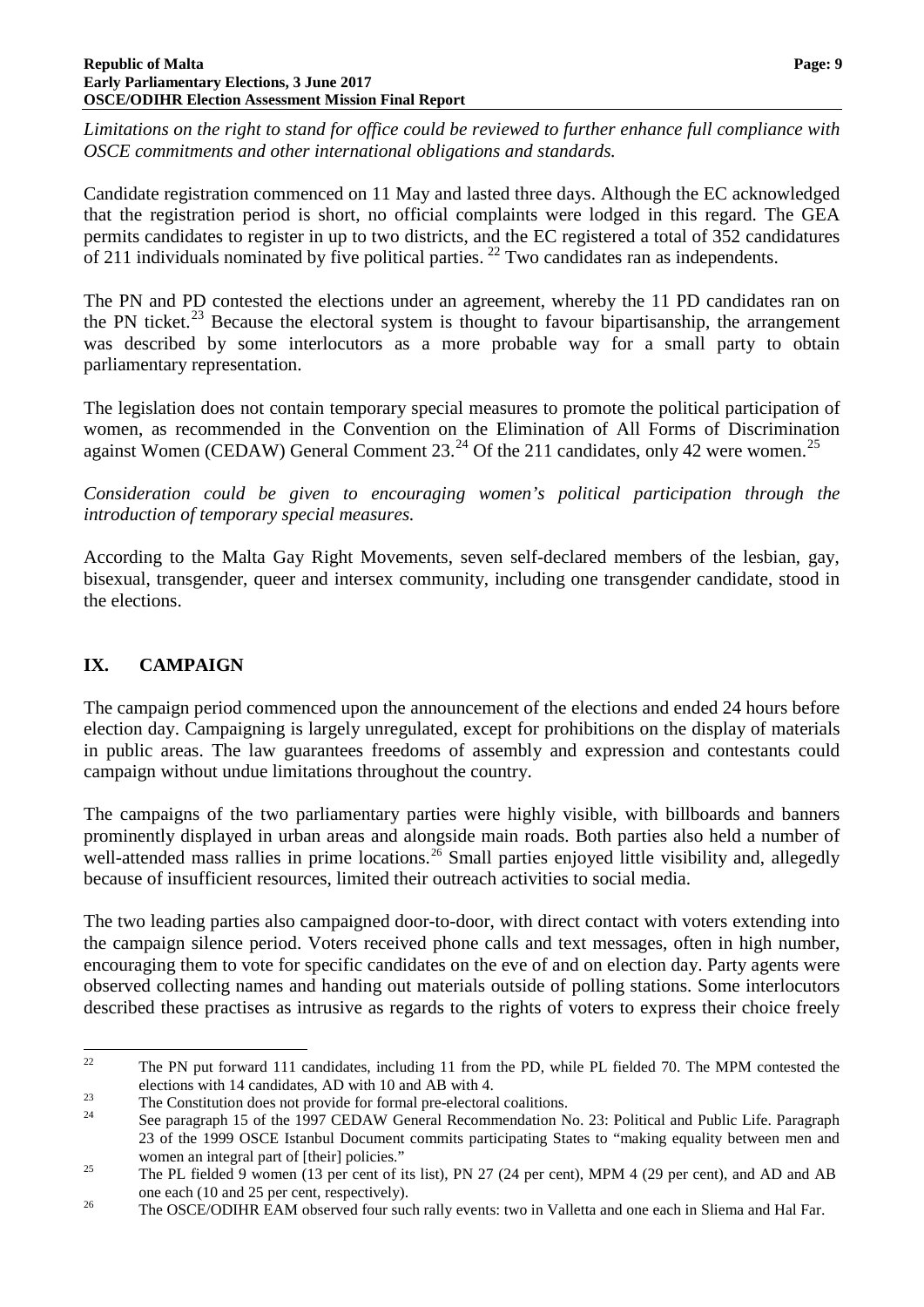and without undue interference. Citing privacy concerns, several interlocutors also expressed unease with the amount of voter data available to political parties.

Some interlocutors noted that the campaign was overwhelmingly dominated by political confrontation between the PL and PN and lacked more substantive discussion. There was limited interchange among contestants, with only one debate taking place among representatives of the two parliamentary and some of the smaller parties. The relative invisibility of the smaller parties and independent candidates' campaigns, especially in the media, raised concerns whether voters were able to make a fully informed choice.

Candidates generally campaigned on their party platforms rather than their individual programmes. Although the campaign was heated, the two leading contestants did not present distinctively different platforms. Both the PL and PN promised infrastructure development and tax reform and espoused continuation of similar economic policies, thus giving rise to criticism that the electorate did not have a wide choice of political alternatives.

The overall campaign environment was peaceful, but campaign rhetoric was often aggressive and dominated by instances of negative campaigning. The governing party stressed its achievements in office and many PL candidates argued that a PN-PD coalition government would result in chaos and mismanagement of the economy. Anonymous billboards depicting opposition politicians and slogans suggesting their inaptitude to govern dotted many intersections.

The PN and the PD focused their joint campaign on allegations of corruption and the ongoing probe against a number of officials and their family members. Small parties generally criticized the bipartisanship and stressed the need for alternative forces to help balance the duopoly in parliament.

In the run up to the elections, billboards paid for by state bodies displaying the government's achievements went up across the country. Full-page ads and video clips featuring similar content appeared in leading newspapers and were aired on private TV channels after they were banned from the public broadcaster.<sup>[27](#page-11-0)</sup> Several interlocutors pointed out that the period preceding the elections saw a high number of employment offers in the public sector, as well as a series of promotions of state employees and civil servants, including in the military. Such instances blur the line between party and state and challenge paragraph 5.4 of the 1990 OSCE Copenhagen Document.<sup>[28](#page-11-1)</sup>

Some interlocutors and media alleged that food parcels and other goods were distributed to voters during the campaign. Several criticised the authorities' inaction to such allegations in the face of verifiable violations of the law.

Women did not enjoy significant visibility in the campaign, although they were well represented in the audiences at campaign rallies. Given the limited presence of women in the political process, most Both parliamentary parties and some of the small political forces were supportive of introducing special measures to espouse efforts, including recourse to positive measures, to increase the number of women in parliament.

<span id="page-11-0"></span><sup>&</sup>lt;sup>27</sup> During the campaign, the BA issued two bans to the public broadcaster, identifying more than five government

<span id="page-11-1"></span>ads, which were deemed to include campaign content.<br>Paragraph 5.4 prescribes "a clear separation between the State and political parties; in particular, political parties will not be merged with the State."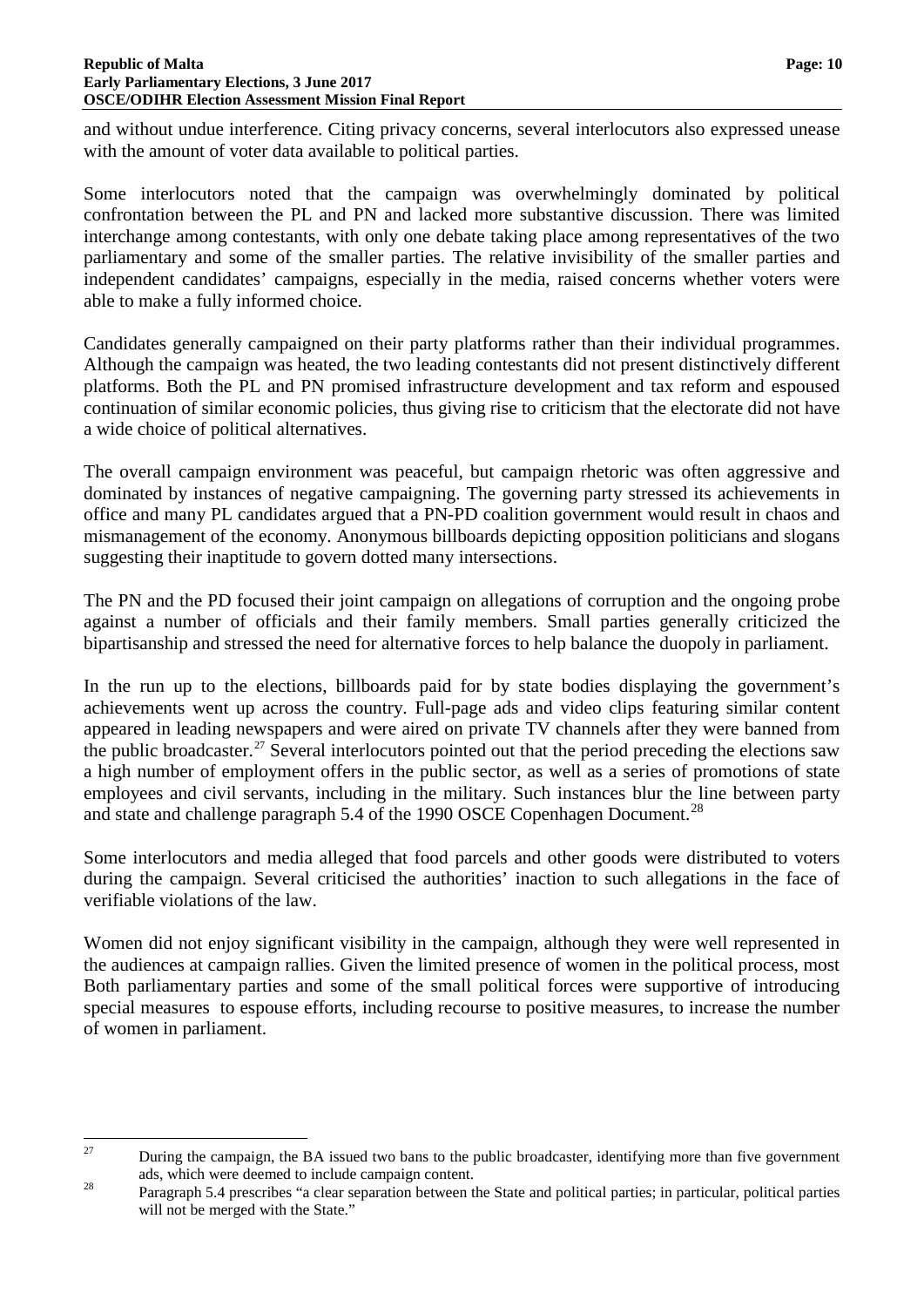#### <span id="page-12-0"></span>**X. POLITICAL PARTY AND CAMPAIGN FINANCE**

After several critical evaluations of the system of political party and campaign finance, as well as previously unsuccessful attempts of reform, the parliament adopted the FPPA and amended the GEA in late 2015.<sup>[29](#page-12-2)</sup> The FPPA entered into force on 1 January 2016 and many provisions were implemented for the first time during these elections.

The political party system is characterised by highly asymmetric financial and organisational power of its constitutive formations. The two parties with parliamentary representation each have more than a hundred permanent staff and own significant business interests, including real estate, media outlets, as well as sports clubs and bars. In their 2016 annual financial statements, the PL and PN listed their assets valued in excess of EUR 21 million and EUR 16 million, respectively. According to some OSCE/ODIHR EAM interlocutors, many of the companies under the parties' control are unprofitable, thus making their owners highly dependent on contributions. $30$ 

#### <span id="page-12-1"></span>**A. DONATIONS AND EXPENDITURE**

Donations are the main source of party income. They can be collected by party members or candidates, including in cash. Both legal entities and individuals can each donate up to EUR 25,000 per calendar year. Donor identity must be made public for donations exceeding EUR 7,000. Contributions above EUR 500 must be reported to the EC, while donations above EUR 50 must only be recorded and those below this figure can be made anonymously. There are no limits on or disclosure requirements for contributions to business interests owned by political parties, thus constituting a potential loophole for collection and reporting of donations. Unrecorded donations and high disclosure thresholds run counter to international obligations and good practice: they limit transparency, hamper subsequent controls and enable manipulation of accounts or the establishment of secret funds. [31](#page-12-4)

*To foster greater transparency and make the reporting system more effective, donations to parties and the entities they own should be subject to similar reporting and public disclosure requirements.*

*To enhance transparency and facilitate oversight, consideration could be given to a requirement that donations above a certain amount only be made through a designated bank account. Moreover, authorities could consider requiring parties to record all donations and lowering the disclosure threshold.*

Political party and candidate campaigns are conducted in parallel and are essentially indistinguishable. Both parties and candidates fundraise, with the former relying on their media interests to collect contributions through so-called 'telethons' (see *Media* section). While there is no state funding for either political parties or election campaigns, the two parliamentary parties each receive EUR 100,000 annually to support their legislative activities. These funds may be used for

<span id="page-12-2"></span><sup>&</sup>lt;sup>29</sup> See the 2014 [OSCE/ODIHR](http://www.osce.org/odihr/125635) and Venice Commission Joint Opinion on the Draft Act to regulate the formation, the inner structures, functioning and financing of political parties and their [participation](http://www.osce.org/odihr/125635) in elections. See also the 2013 [OSCE/ODIHR](http://www.osce.org/odihr/elections/102176?download=true) Malta EAM Final Report, the 2009 GRECO evaluation report on Malta, as well as the

[October](http://rm.coe.int/CoERMPublicCommonSearchServices/DisplayDCTMContent?documentId=09000016806c8abd) 2011, [December](http://rm.coe.int/CoERMPublicCommonSearchServices/DisplayDCTMContent?documentId=09000016806c8a89) 2013, October 2014, October 2015, and <u>[March](https://rm.coe.int/CoERMPublicCommonSearchServices/DisplayDCTMContent?documentId=090000168070190f) 2017</u> compliance reports.<br>For instance, party ownership of costly and non-profitable media outlets is thought to increase dependence on

<span id="page-12-4"></span><span id="page-12-3"></span>donors and advertisers.<br><sup>31</sup> See Article 7.3 of the [2003 UN Convention against Corruption](https://www.unodc.org/documents/brussels/UN_Convention_Against_Corruption.pdf) obliges states to "consider taking appropriate legislative and administrative measures... to enhance transparency in the funding of candidatures for elected public office and, where applicable, the funding of political parties". See also paragraphs 194 and 201 of the [OSCE/ODIHR and Venice Commission Guidelines on Political Party Regulation.](https://www.osce.org/odihr/77812?download=true)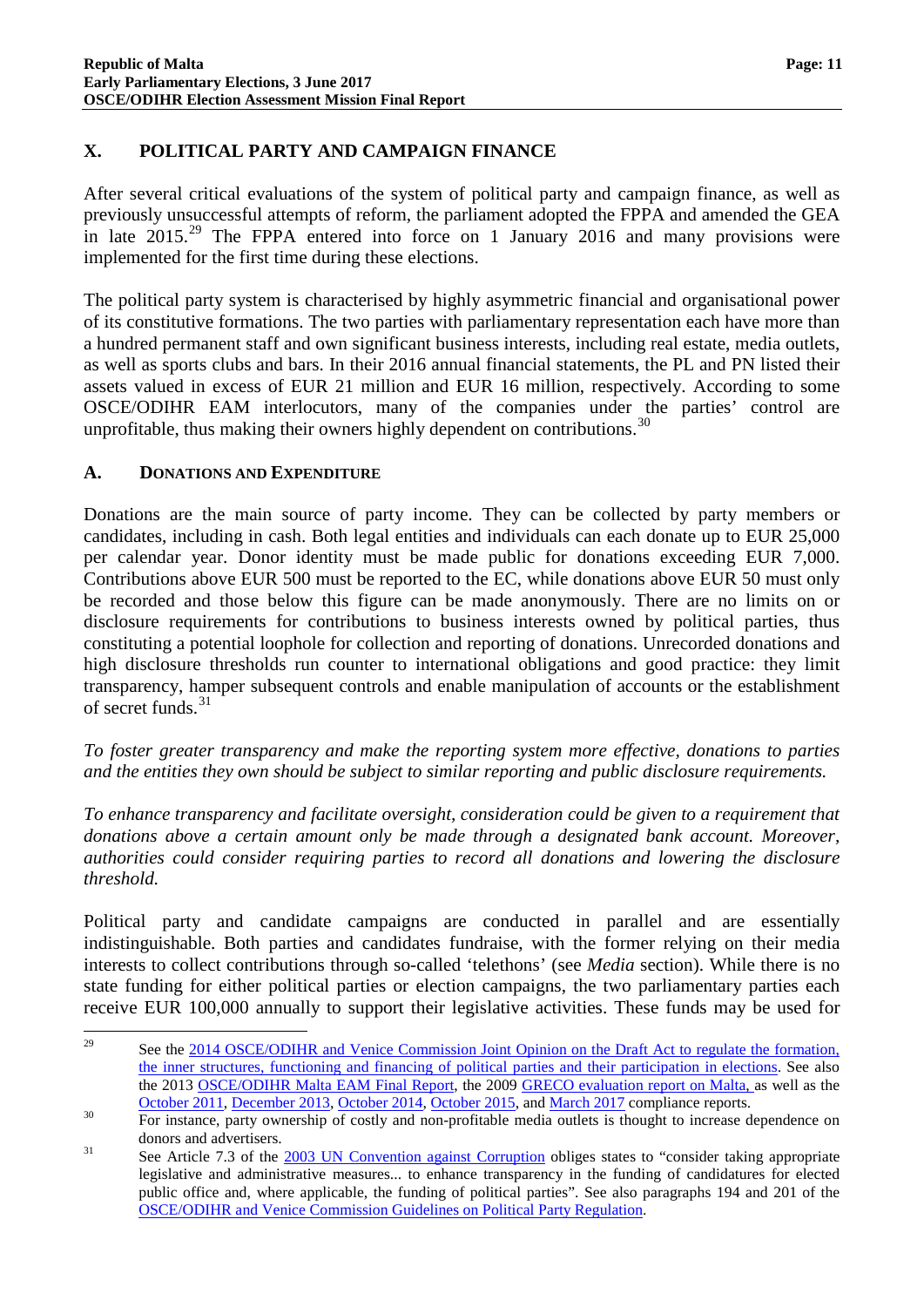other purposes, including campaigning. Several OSCE/ODIHR EAM interlocutors remarked that they would welcome the introduction of a system of state funding of political parties as a way to facilitate political pluralism.

Although there is no spending ceiling for political party campaigns, candidates are each limited to spend EUR 20,000, increased from the previous cap of EUR 1,400. This spending limit can be changed at any time by the Minister of Justice, Culture and Local Government – who may also stand as a candidate – in agreement with the  $EC^{32}$  $EC^{32}$  $EC^{32}$  While the ability to adjust the spending limit may be desirable, the absence of sufficient safeguards, such as a qualified majority-voting requirement in the EC and a ban on changes to the spending limit within a year of the elections, raises some concerns about legal certainty and a level playing field.

*To assure equality among candidates and foster legal certainty, the ministerial power to change candidates' spending ceiling could be reconsidered. Consideration could be given to adjust the spending limit based on a form of indexation rather than an absolute amount.*

#### <span id="page-13-0"></span>**B. OVERSIGHT, REPORTING AND DISCLOSURE**

The EC is vested with oversight responsibility for party and campaign finance. While candidates are required to report their paid and unpaid expenses within 31 days after the publication of election results, political parties must only report their elections-related finances in their annual reports: no separate campaign reports are foreseen. This diminishes transparency as both voters and the EC are denied important information about campaign finances until a year after the elections. There is no requirement to disclose donors or expenses before the elections. Weekly donation reporting was debated during parliamentary discussions on the FPPA, but never adopted.<sup>[33](#page-13-2)</sup>

*To enhance transparency, parties' elections-related income and expenditure should be made public shortly after the elections. Consideration could also be given to introducing a disclosure requirement on income and expenditure before election day.*

Political parties are required to submit externally audited annual reports and lists of donations to the EC within four months after the end of their financial year. Although all parties operate their finances on the basis of a calendar year, the freedom to choose their own reporting timeframe limits the quality of the analyses and comparisons of the reports. The EC published on its website the 2016 donation reports ahead of the elections. Shortly after election day, it uploaded the audited financial statements of all parties except for the PN, whose statement was added close to a month later.<sup>[34](#page-13-3)</sup>

Sanctioning procedures are established separately for parties and candidates: the FPPA regulates the former, while the GEA the latter. For parties, measures include "mere exposure and adverse comment" by the EC, as well as fines ranging from EUR 100 to 20,000. An appeal to the First Hall, Civil Court is possible. The Minister for Justice, Culture and Local Government may further regulate sanctioning procedures, or levy additional penalties up to EUR 50,000.

<span id="page-13-1"></span> $32$  Article 44(1)(d) of the FPPA states that the Minister may change, in agreement with the EC, "the maximum amount of permissible campaign expenditure by candidates in any general election, in any election of members of the European Parliament or in any local council election."<br>Interim reports or regular updating of donation and expenditure information before elections enable checks by

<span id="page-13-2"></span>

<span id="page-13-3"></span>interested individuals, media and the authorities vested with the prevention of corruption.<br><sup>34</sup> Parties can be fined up to EUR 10,000 for submitting false reports, missing reporting deadlines or failing to submit altogether.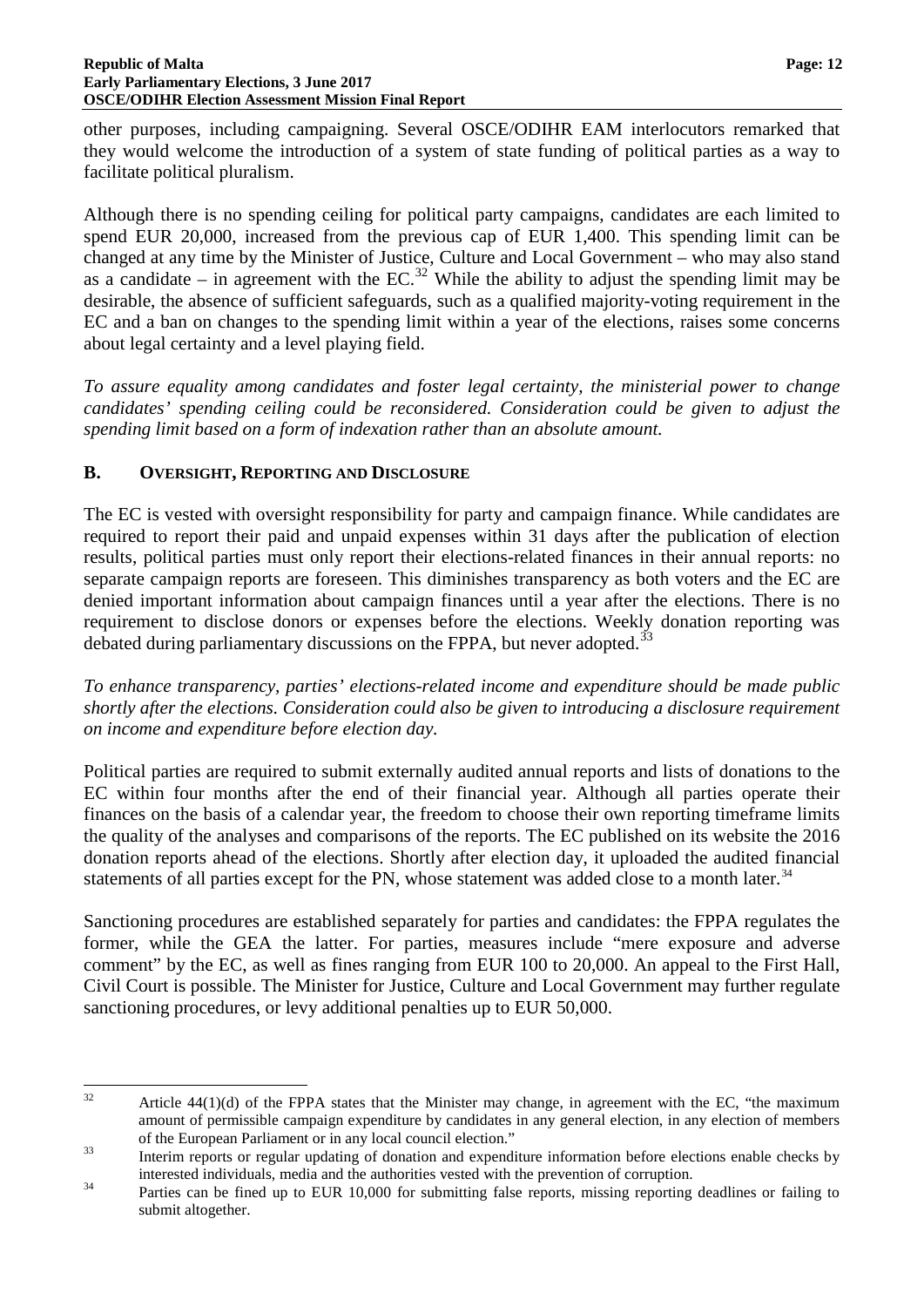Candidates can be fined EUR 465 for submitting false reports or exceeding the spending ceiling. In addition, they may be barred from voting or standing as candidates for four years. Prosecution can only be undertaken by the Attorney General or, exceptionally, the EC can request the Constitutional Court to decide whether to withdraw a mandate after it determines that an elected candidate's report is *prima facie* false. In meeting with the OSCE/ODIHR EAM, both the Attorney General and the EC confirmed that no campaign finance-related proceedings were instituted by either body since the sanctioning provisions were introduced in the 2007 amendments to the GEA. In March 2017, the EC appointed a three-member committee, tasked with investigating allegations of violations of the FPPA.<sup>[35](#page-14-2)</sup> The work of the committee was postponed for the duration of the elections.

*To improve the effectiveness of the sanctioning procedures, authorities could consider reviewing the legislation to allow anyone to initiate campaign finance violation proceedings without the necessary recourse to the Attorney General or the EC.*

Freedom of expression is protected for entities and individuals not affiliated with parties or candidates, but the absence of a requirement for imprint information about who ordered and paid for the production and display of elections-related materials limits transparency and does not provide sufficient safeguard against abuses of spending rules. Third-party campaigns, which could circumvent donation or spending ceilings, are unregulated.[36](#page-14-3)

*To enhance transparency and enable voters to make informed choices, authorities could consider introducing a requirement that all election-related campaign materials contain imprint data with information about the entity that ordered and paid for their production and display.*

### <span id="page-14-0"></span>**XI. MEDIA**

#### <span id="page-14-1"></span>**A. MEDIA LANDSCAPE**

The media landscape is pluralistic, but editorial independence and the public's ability to access a wide range of views are negatively impacted by the two leading political parties' ownership of major media outlets, which are used as vehicles for promoting their political interests.[37](#page-14-4) Public trust in the media ranks amongst the lowest in the EU.<sup>[38](#page-14-5)</sup>

TV is the most popular source of information, followed by the Internet and radio. There are 7 TV and 13 radio stations, as well as at least a dozen newspapers, The public broadcaster (PBS) operates three radio stations and two TV channels, with *TVM* being the most popular, followed by the party-owned *ONE TV* and *NET TV.*[39](#page-14-6) Other commercial stations have lower viewership*.* The most popular radio stations are the privately owned *Bay Radio*, the party-owned *ONE Radio* and *Radio Malta* operated

<span id="page-14-2"></span><sup>&</sup>lt;sup>35</sup> In the run up to the elections, representatives of the two parliamentary parties waged mutual accusations of breaches of FPPA provisions. According to media reports, the PL claimed that the PN accepted illicit donations and falsified the accounts of its media holding. The PN, in turn, accused the PL of failing to present a list of all donations it received and illicitly financing its officials' activities from the state budget.<br><sup>36</sup> The EC informed the OSCE/ODIHR EAM that it would examine the issue of anonymous billboards used in the

<span id="page-14-3"></span>campaign only after it had received parties' annual financial reports in 2018. <sup>37</sup> *NET TV* and *Radio 101* are owned by the PN, while *One TV* and *One Radio* belong to the PL. Both parties also

<span id="page-14-4"></span>control the main Maltese-language newspapers: the PN owns the daily *In-Nazzjon* and weekly *Il-Mument*, while PL controls the weekly *Kullhadd*. The daily *L-Orizzont* belongs to General Workers Union (GWU), but its

<span id="page-14-5"></span>editorial line reflects PL policies.<br>Some 51 per cent of the population do not trust the media. See [Standard Eurobarometer 84, Autumn 2015.](https://ec.europa.eu/COMMFrontOffice/publicopinion/index.cfm/ResultDoc/download/DocumentKy/70297)<br>The PBS operates TVM, TVM2, as well as the radio stations *Magic Malta, Radio Malt* 

<span id="page-14-6"></span>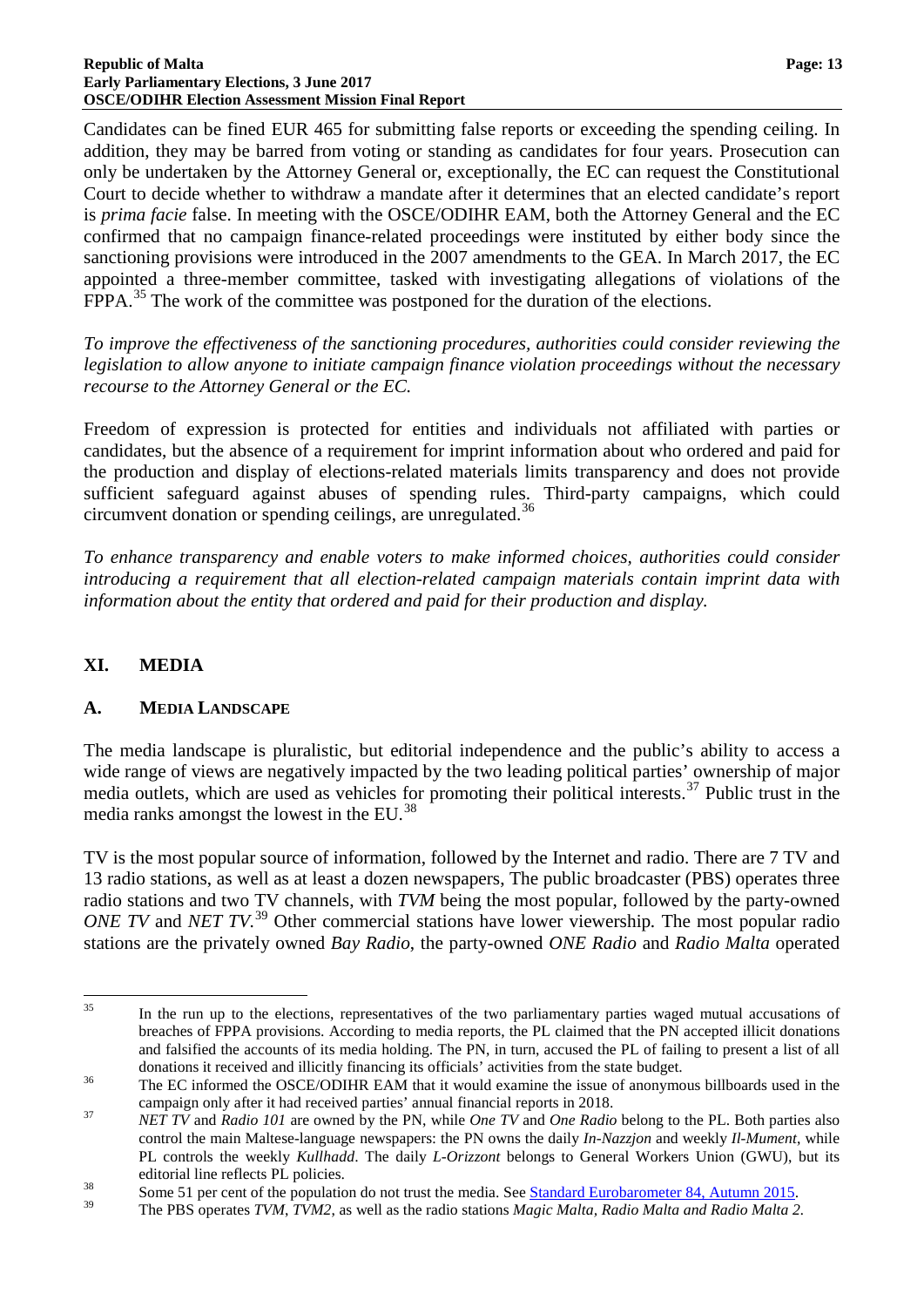#### **Republic of Malta** Page: 14 **Early Parliamentary Elections, 3 June 2017 OSCE/ODIHR Election Assessment Mission Final Report**

by PBS. Apart from several party-owned and a small number of independent Maltese-language newspapers, three independent papers are published in English, but their circulation is in decline.<sup>[40](#page-15-1)</sup>

Some 77 per cent of the population uses the Internet as a regular source of information, but the figure declines markedly for those over the age of 55 years. Social media has become an important stage for political debate, with some 55 per cent of claiming to be active users.

#### <span id="page-15-0"></span>**B. LEGAL FRAMEWORK**

Freedom of expression is enshrined in the Constitution and generally respected. However, according to many OSCE/ODIHR EAM interlocutors, libel suits are regularly filed to influence critical media coverage. Contrary to previous OSCE/ODIHR recommendations, insult and defamation remain criminal offences and courts have used preventive asset-freeze mechanisms against journalists, provoking criticism from the OSCE Representative on Freedom of the Media over a possible chilling effect on free speech. $41$ 

#### *Criminal liability for defamation and insult should be repealed and replaced with reasonable civil sanctions that do not limit free speech or threaten the economic survival of media outlets.*

The Constitution requires that political reporting in broadcasting be impartial and that coverage be fairly distributed amongst various parties, and entrusts enforcement to the Broadcasting Authority  $(BA)$ .<sup>[42](#page-15-3)</sup> Provisions mandating impartiality are also included in the Broadcasting Act and BA directives, including special rules for elections.<sup>[43](#page-15-4)</sup> Paid political advertising on TV is prohibited, but the BA allocates free airtime to contestants and organizes debates. The two parliamentary parties were each granted 120 minutes of free airtime for campaign spots; other parties were each given 20 minutes and independent candidates received three-minute interviews.

Owing to its composition and the appointment procedure, the BA is generally not perceived as an independent regulator.[44](#page-15-5) Various OSCE/ODIHR EAM interlocutors, including those representing the BA, acknowledged that the institution focuses its regulatory mandate on the PBS and does not enforce the impartiality and fairness rules on private outlets. Instead, media owned by the two leading political parties are permitted to balance out each other's political bias. The BA does not actively monitor campaign coverage, but acts on complaints and can impose monetary fines if it establishes a violation.<sup>[45](#page-15-6)</sup> No fines were imposed during the 2017 campaign.

<span id="page-15-1"></span><sup>&</sup>lt;sup>40</sup> *Times of Malta* is the most popular of the three English language newspapers in the country (the others being

<span id="page-15-2"></span>*Malta Today* and *Malta Independent*.<br>
<sup>41</sup> See the <u>OSCE Representative on Freedom of the Media</u> statement on 15 February 2017.<br>
The Dependentian Authority populate of a chairman and four mambers, all appoints

<span id="page-15-3"></span>The Broadcasting Authority consists of a chairman and four members, all appointed by the president after

<span id="page-15-4"></span>consulting the prime minister and the leader of the opposition.<br><sup>43</sup> In a 2017 directive, while insisting on safeguarding balance and impartiality, the BA recognized that it would be "practical […] to consider programming schedules submitted to it by the political stations in the light of Article 13(2) of the Broadcasting Act", which explicitly mandates the BA to take into account various broadcasting

<span id="page-15-5"></span>outlets as a whole when determining impartiality.<br><sup>44</sup> The Council of Europe <u>Recommendation No. R (96)</u> 10 of the Committee of Ministers to member states on the [guarantee of the independence of public service broadcasting](https://rm.coe.int/CoERMPublicCommonSearchServices/DisplayDCTMContent?documentId=090000168050c770) states that rules governing the appointment of the regulator should be defined in a way which eliminates the risk of political interference, and where members are

<span id="page-15-6"></span>chosen in an open and pluralistic manner to collectively represent interests of the society as a whole.<br><sup>45</sup> Fines for breaches of impartiality rules range between EUR 930 and 1,750.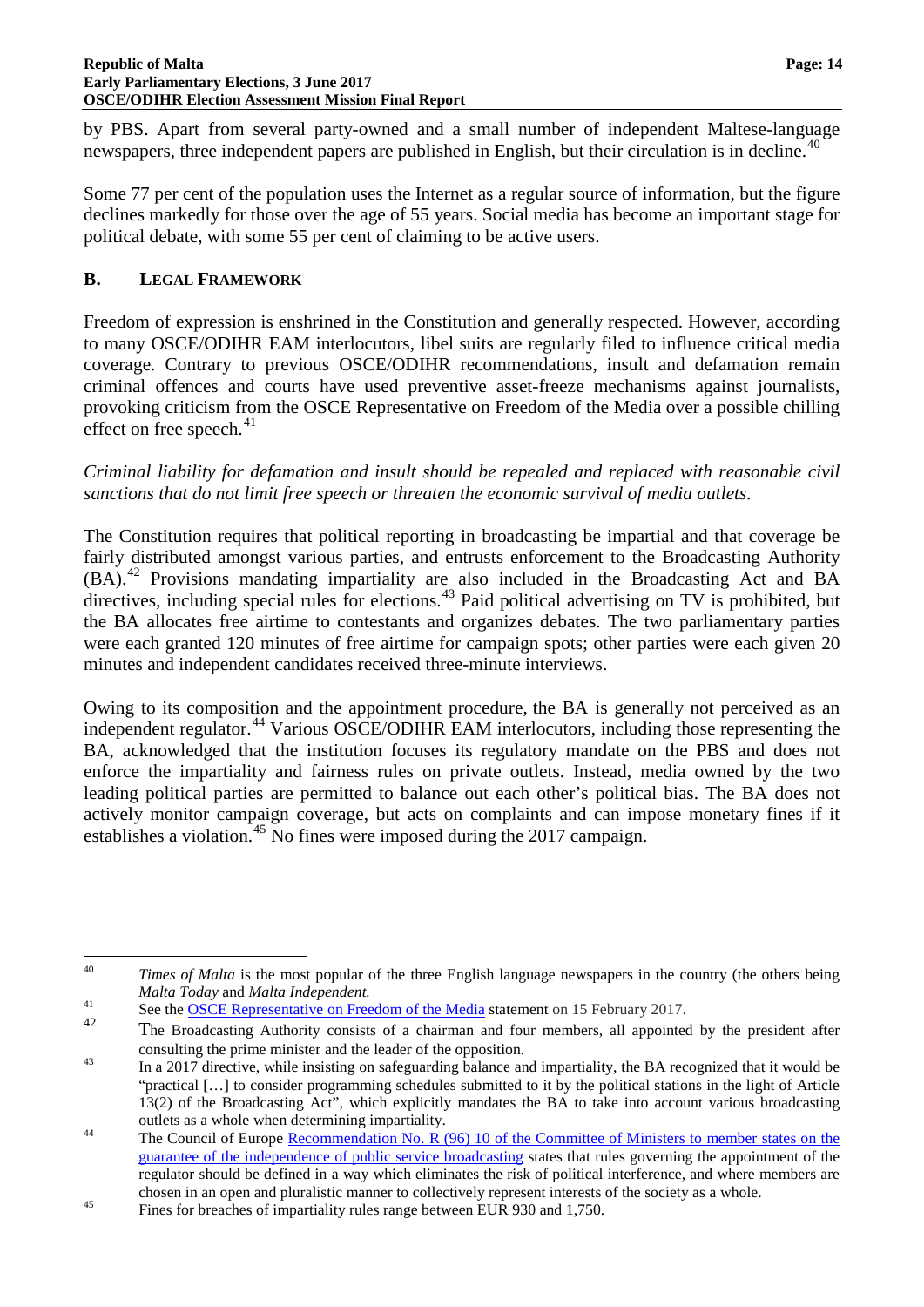The only legal demand placed on print media is to observe the campaign silence period. Campaign coverage in print media is largely self-regulated.<sup>[46](#page-16-2)</sup>

#### <span id="page-16-0"></span>**C. CAMPAIGN COVERAGE**

The media provided voters with diverse views, but genuine debate was curtailed by the heavily partisan and recriminatory campaign coverage. The Prime Minister refused to be interviewed or participate in debates organised by two of the three English language newspapers that backed the PN's anti-corruption campaign. Instead, he resorted to actively employing social media and face-toface meetings to deliver a direct message to the voters.

While traditional media observed campaign silence provisions, paid advertising continued on social networks. Candidates also posted campaign related statements and slogans, leading others to mirror the practice after having first publicly criticised the EC for failing to enforce campaign silence rules.

The BA organised four pre-election debates on PBS channels: two were devoted to the two leading parties, one to their leaders, and one to the smaller parties.<sup>[47](#page-16-3)</sup> The two independent candidates were not featured at all. This prompted claims of unequal treatment and several formal complaints were filed by small parties. They alleged an uneven playing field in light of the PL and PN's privileged access to the media as a function of both their ownership of major outlets and status as parties with parliamentary representation.<sup>[48](#page-16-4)</sup> Citing that the format that did not allow for a face-to-face exchange with the representatives of the two leading forces, the AB refused to participate in the PBS debate altogether. As in the case of BA, the provision for the government's appointment of PBS management was cited by many OSCE/ODIHR EAM interlocutors as the basis for the view that the PBS lacks independence and exhibits political partiality toward the incumbent.

*To increase public trust and foster representation of wider political positions and societal interests, consideration could be given to revising the rules for the appointment of members of the broadcasting regulator and PBS management in a manner, which enhances independence.*

### <span id="page-16-1"></span>**XII. CITIZEN AND INTERNATIONAL ELECTION OBSERVATION**

The legal framework does not provide for citizen or international election observation, falling short of compliance with paragraph 8 of the 1990 OSCE Copenhagen Document.<sup>[49](#page-16-5)</sup> However, in line with its OSCE commitments, the authorities provided the OSCE/ODIHR EAM unimpeded access to all stages of the electoral process. OSCE/ODIHR EAM observers were accredited by the EC and welcomed by all election stakeholders. No citizen observation was undertaken for these elections.

*Consideration should be given to amending the legal framework to explicitly provide full access to the electoral process for international and citizen observers.*

<span id="page-16-2"></span><sup>&</sup>lt;sup>46</sup> The Press Ethics Commission operates under the auspices of a self-regulation non-governmental organization, the Institute of Maltese Journalists. Citing insufficient resources, many interlocutors described the institution as ineffective.<br>
47 In addition, several debates were organised by private producers and purchased by the PBS.<br>
48 The BA received 10 complaints concerning PBS news coverage, of which 2 were found grounded. It also

<span id="page-16-4"></span><span id="page-16-3"></span>

considered three complaints filed by small political parties alleging an unfair distribution of free airtime, none of which was found grounded. In one complaint, the AB estimated that it was allocated some 35 minutes of airtime on PBS channels, while the two parliamentary parties each received 540 minutes.

<span id="page-16-5"></span><sup>&</sup>lt;sup>49</sup> Paragraph 8 provides that "participating States consider that the presence of observers [...] can enhance the electoral process for States in which elections are taking place".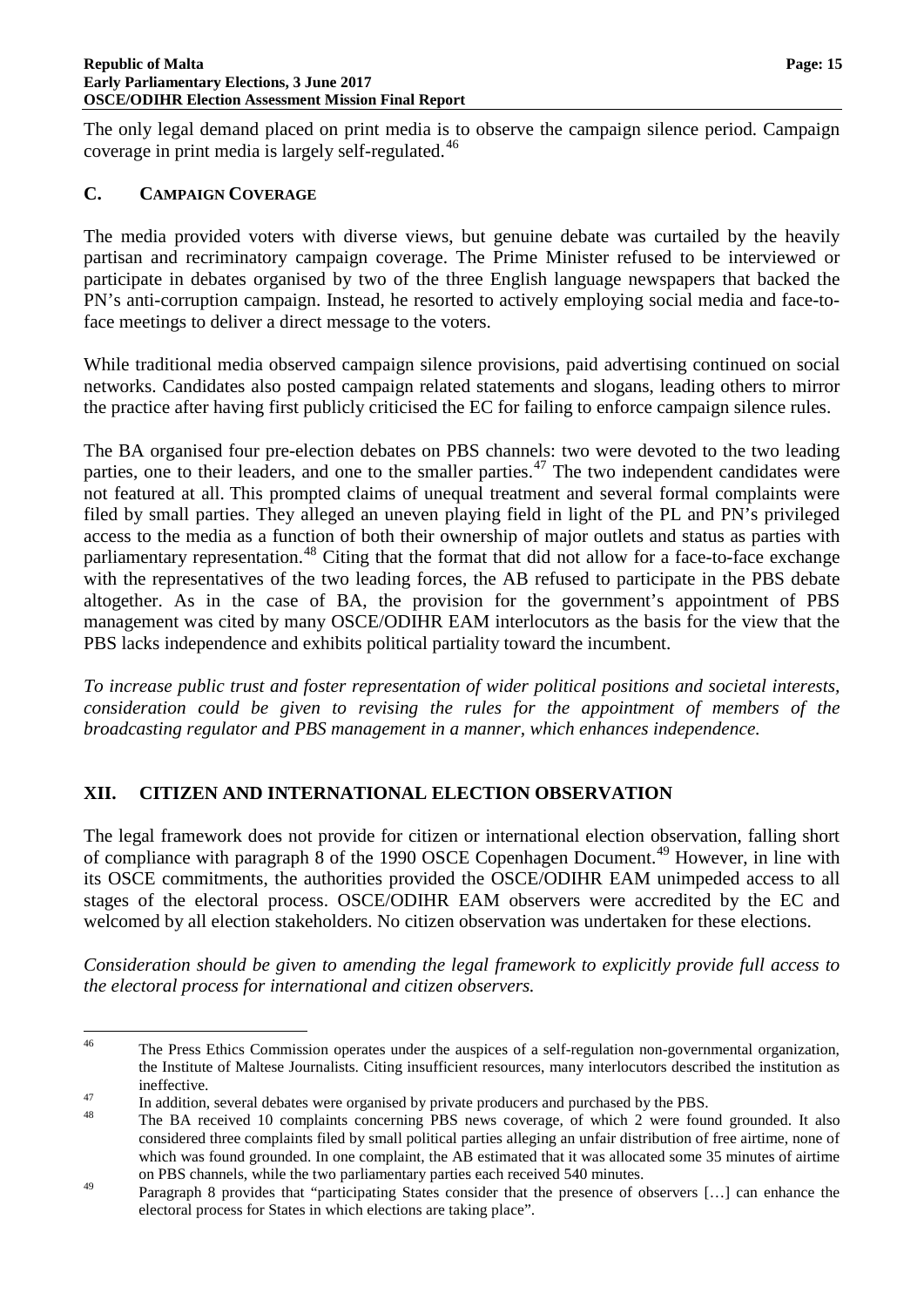#### <span id="page-17-0"></span>**XIII. COMPLAINTS AND APPEALS**

The resolution of election disputes is primarily regulated by the Constitution and the GEA. Challenges may be lodged with reference to voter registration, nomination of candidates or other elections-related matters, including the results. The 2013 OSCE/ODIHR recommendation related to complaints and appeals remains unaddressed.

Voters could appeal against errors in the voter register within 15-days of it publication.<sup>[50](#page-17-1)</sup> Revising Officers are mandated to review requests for amending the voter register and appeals against these decisions may be filed with the Court of Appeal.<sup>[51](#page-17-2)</sup> While the law requires Revising Officers and the Court of Appeal to halt addressing all elections-related disputes 14 days before election day, there are no specific deadlines for considering complaints.<sup>[52](#page-17-3)</sup> The EC received summons to the Court from Revising Officers for 180 voter registration appeals.<sup>[53](#page-17-4)</sup> Of these, voters were granted the right to vote in 113 cases, were re-registered in another district in 17 cases, and were denied registration in 9 cases. Forty-one cases were either denied, withdrawn or adjourned indefinitely.<sup>[54](#page-17-5)</sup>

Objections to the process of candidate nomination must be addressed to the EC within two days after the deadline for receipt of nominations. Appeals against EC decisions can be made to the Court of Appeal. The EC received four objections related to candidate nomination. One complaint was filed by the Malta Patriots Movement (MPM) regarding an AB candidate nominated in more than two districts. The objection was accepted by the EC, then appealed against, but the appeal was denied.<sup>[55](#page-17-6)</sup> Another was lodged by an AB candidate after she was refused registration for having submitted her documents late. The court accepted the candidate's argument that she commenced the registration process earlier and only delivered some of the supporting documentation past due. The same candidate then appealed the EC decision of not allowing her to register in more than two districts. This appeal was adjourned indefinitely. Finally, the PN filed a complaint alleging that one PL candidate's nomination was not filed in person. The EC rejected the complaint, and it was not appealed.

The Constitutional Court adjudicates other elections-related appeals, including those pertaining to the results.[56](#page-17-7) The law does not provide a deadline for the Court to adjudicate petitions referred to it. According to the EC, one complaint pertaining to results was filed by the PL, which contested the decision to award two additional seats to the PN in accordance with the constitutional proportionality rule. The PL argued that the rule only applies in cases when two parties obtain parliamentary seats, and alleged that candidates affiliated with the PD – who stood and won on a PN ticket – constitute a *de facto* third political force in parliament. The Constitutional Court rejected the claim, arguing that

<span id="page-17-2"></span><span id="page-17-1"></span> $50$  The regular period of 21 days was shortened to accommodate the early elections.<br>  $51$  Revising Officers are designated Magistrates in the Court of Magistrates. Any additions, cancellation or corrections to the voter register ordered by the Revising Officer are published in Government Gazette. <sup>52</sup> Article 42 of the GEA states that Revising Officers and the Court of Appeal "shall adjourn *sine die* the

<span id="page-17-3"></span>consideration of all applications filed under the provisions of this Act and still pending fourteen days before the date fixed for the election".<br>
<sup>53</sup> An individual may appeal to Revising Officers regarding the inclusion, exclusion or correction of his/her name

<span id="page-17-5"></span><span id="page-17-4"></span>and details in the electoral register.<br>
54 According to information provided by the EC.<br>
55 According to Article 51(3) of the GEA, objections may be made to a nomination on several alternative grounds,

<span id="page-17-7"></span><span id="page-17-6"></span>one being that "the candidate already stands nominated for two electoral divisions".<br>Article 95(2)(b) of the Constitution. See also the *Legal Framework* section for inconsistency between Article 95(2)(b) of the Constitution and Articles 3 and 4 of the ECA.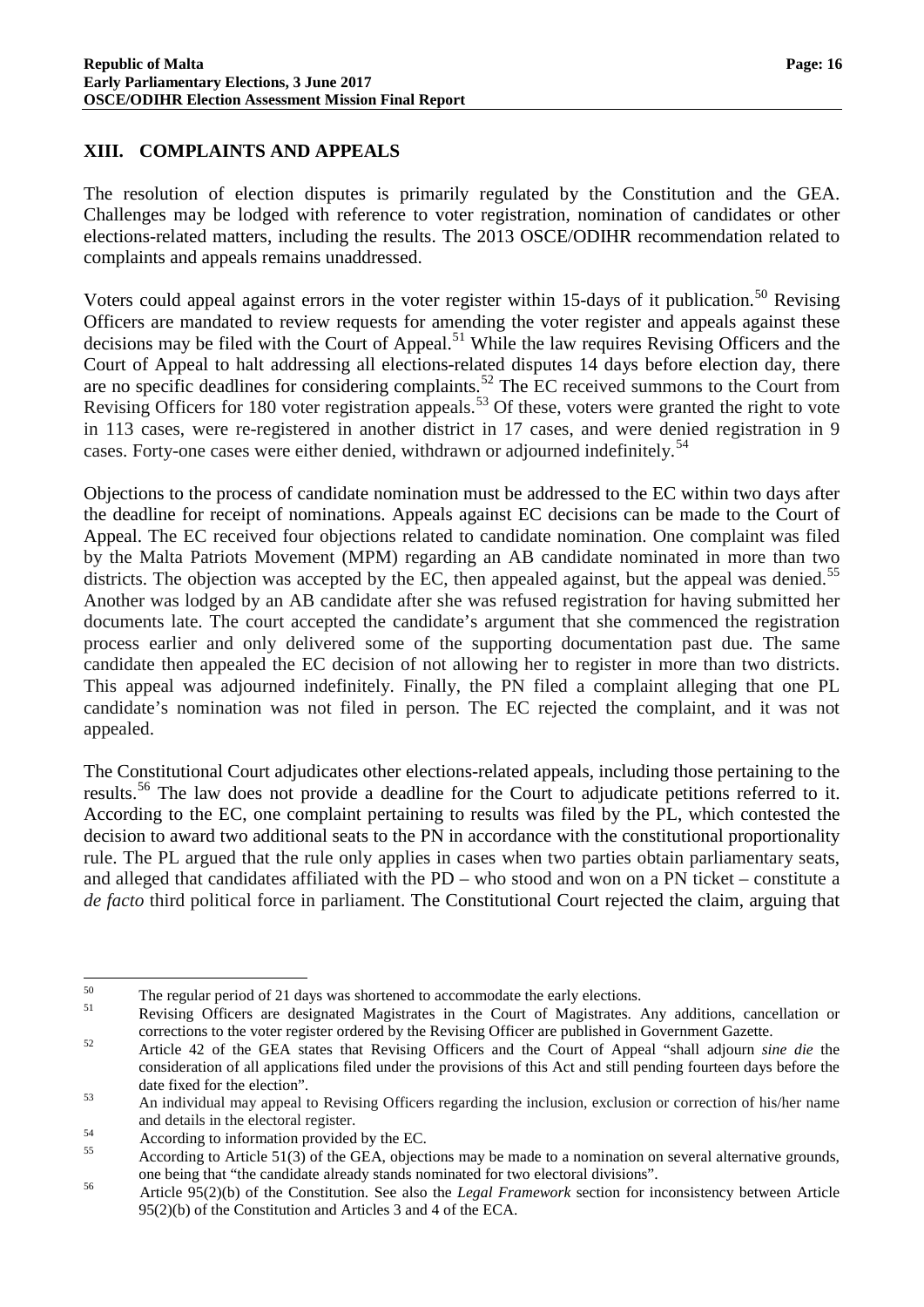candidates nominated by only the two parties were elected.<sup>[57](#page-18-2)</sup>

The EC considers other complaints on a rolling basis. If a given complaint requires the attention of all commissioners, it is discussed at the next meeting and the decision is communicated directly to the complainant. Decisions are not made public and no statistics on the number or types of complaints are available. Although OSCE/ODIHR EAM interlocutors did not express concerns with the system of election dispute resolution, this practice, together with the absence of deadlines for higher courts to adjudicate complaints undermines the transparency and accountability of the process, thus raising concerns about access to the right to effective remedy and challenging paragraph 5.10 of the 1990 OSCE Copenhagen Document.<sup>[58](#page-18-3)</sup>

*To enhance the transparency and accountability of the system of electoral dispute resolution, records of complaints and EC decisions should be published. Consideration should also be given to setting specific deadlines for the adjudication and publication of election-related complaints and appeals by the EC and the courts.*

#### <span id="page-18-0"></span>**XIV. VOTING, COUNTING, TABULATION AND ANNOUNCEMENT OF RESULTS**

In accordance with OSCE/ODIHR standard practice, the OSCE/ODIHR EAM did not observe early voting, election day procedures and the transfer of ballot boxes to the national counting centre in a comprehensive and systematic manner. Nevertheless, mission members visited a limited number of polling stations on election day in eight electoral districts, as well as the national counting centre during early voting and counting and the tabulation of results.

#### <span id="page-18-1"></span>**A. VOTING**

The GEA provides for advance voting by citizens who reside abroad or are outside of the country on election day, as well as for voters in retirement homes and hospitals.<sup>[59](#page-18-4)</sup> Election commissioners and AECs also vote early. Voters who qualify for early voting were required to submit a declaration to the EC at least one week before election day. Early voting was scheduled on four inconsecutive days during the week preceding the elections from 27 May to 2 June. Early voting took place at the counting centre, as well as in designated retirement homes and hospitals.

In polling stations visited, voting was conducted in an orderly manner, with procedures efficiently managed by polling staff, and voters able to cast their ballots in a peaceful environment. AECs were cooperative and provided members of the OSCE/ODIHR EAM with most of the requested information, although in some cases they deferred questions or requests for information to the EC.

On election day, voting started at 7:00 and finished at 22:00. Procedures for voter identification and voting were properly implemented in all visited polling stations, all staffed with two EC-nominated AECs and one each representing the PL and PN. AECs nominated by other parties, mostly the AD, were noted in some polling stations. Party agents were able to observe the opening and closing, and in some cases were provided names of voters who did not turn out, a practice that some interlocutors

<span id="page-18-2"></span><sup>&</sup>lt;sup>57</sup> Both the Constitution and the GEA include provisions that take for granted that only two parties are represented in parliament. The pre-electoral agreement between the PD and PN under the latter's ticket served to underline

<span id="page-18-3"></span>the ambiguity of applying some provisions when three or more parties obtain representation.<br><sup>58</sup> Paragraph 5.10 states that "everyone will have an effective means of redress against administrative decisions, so as to guarantee respect for fundamental rights and ensure legal integrity."

<span id="page-18-4"></span><sup>&</sup>lt;sup>59</sup> Article77(3A)(a) of the GEA states that every registered voter not in Malta or hospitalised on the day of the election may vote seven days before polling day.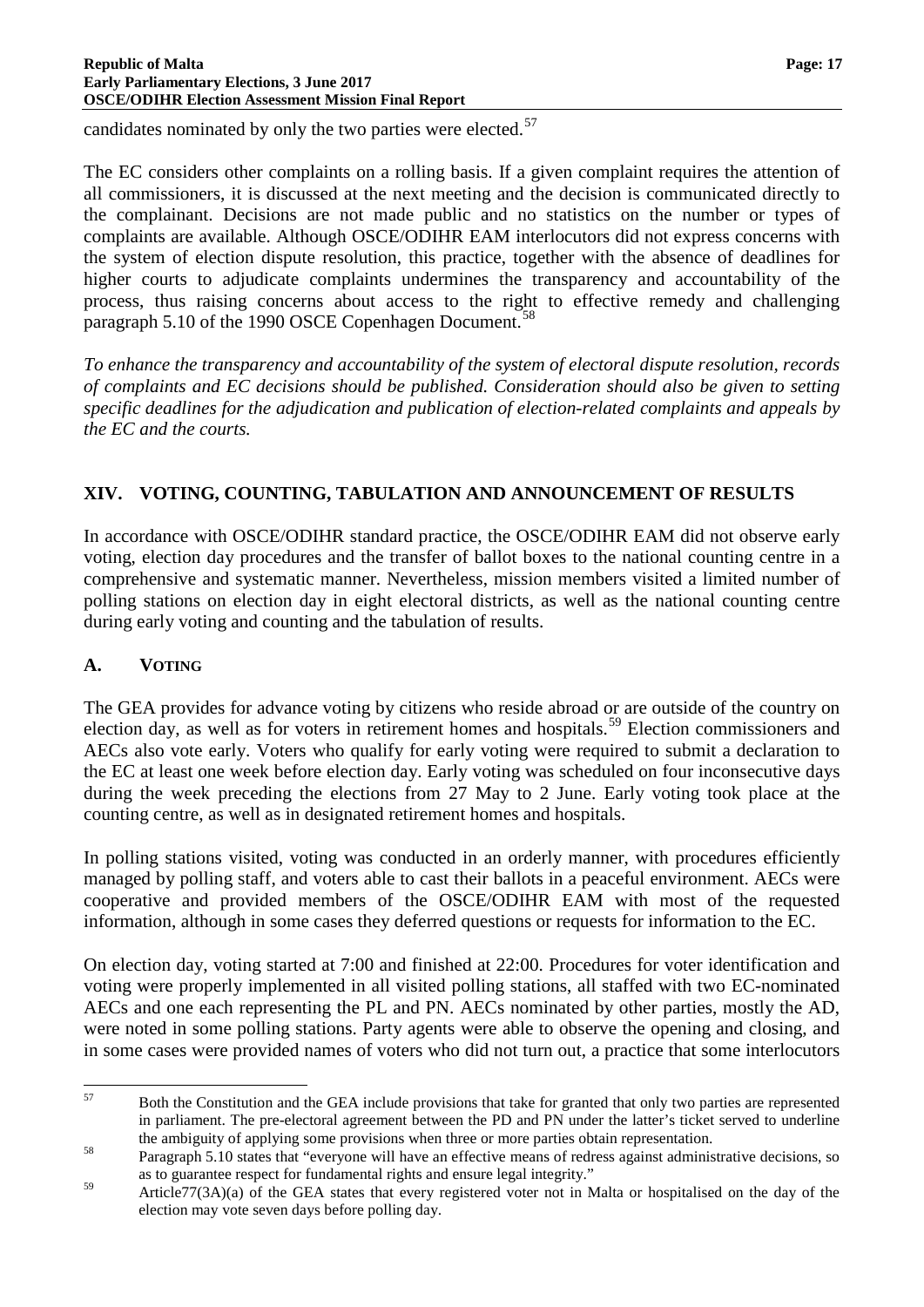described as intimidating.<sup>[60](#page-19-1)</sup> The EC publicized turnout figures twice during the day, at 14:00 and 22:00. Closing, reconciliation and the transfer of ballot boxes to the national counting centre were efficiently managed, where observed.

As in previous elections, voters residing or temporarily travelling abroad could make use of government subsidized tickets on Air Malta to cast their ballot in-country. A total of 1,717 voters benefitted from this initiative. As the arrangement only included the 21 cities served directly, voters in other locations did not enjoy an equal opportunity to exercise their franchise.

The GEA requires voters in need of assistance to read out loud their enumerated voting preferences in front of the AECs, with the chairperson marking their ballot accordingly.<sup>[61](#page-19-2)</sup> The polling station doors remain closed during the process, and no other voters were permitted inside. While the OSCE/ODIHR EAM noted the procedure being implemented correctly, the practice is not fully in line with OSCE commitments and international good practice as voters effectively waive their right to secrecy of the vote.<sup>[62](#page-19-3)</sup> Three braille templates per district were available for visually impaired voters.

*Authorities should consider reforming provisions for assisted voting to ensure secrecy of the vote, in line with OSCE commitments and other international standards.*

A total of 137 prisoners were registered to vote. On election day, correctional services facilitated their transportation to polling stations where they were registered.

#### <span id="page-19-0"></span>**B. COUNTING AND TABULATION**

After voting, materials were reconciled inside polling stations with all ballot boxes sealed and then transported by the EC to the national counting centre. Counting began at 10:00 the following morning, with each electoral district counted at a separate counting station. Proceedings appeared to be conducted transparently with candidates and party agents able to observe from behind a transparent wall, ask questions and tabulate samples to determine the winning party prior to the announcement of official results.

Counting and tabulation were broadcast live on TV. National and district level official results were posted on the EC website. The GEA does not require that polling station level results be published, and no further disaggregated results were released, thus challenging paragraph 7.4 of the 1990 OSCE Copenhagen Document.<sup>[63](#page-19-4)</sup>

<span id="page-19-1"></span> $60$  Article 78(6)(c)(iii) of the GEA permits candidates, party agents and delegates to "record the names, the legally valid identification document and, or, the particulars of the persons who have not voted".<br>Malta signed the Convention on the Rights of Persons with Disabilities (CRPD) and its Optional Protocol (OP-

<span id="page-19-2"></span>CPRD) in 2007 and ratified both docuemnts in 2012. However, it holds a reservation for Article 29(a)(i) and (iii)

<span id="page-19-3"></span>of the CRPD relating to assisted voting provisions.<br><sup>62</sup> Paragraph 7.4 of the 1990 OSCE Copenhagen Document commits the participating States to "ensure that votes are cast by secret ballot or by equivalent free voting procedure". Article 25(b) of the ICCPR states that "every citizen shall have the right and the opportunity, without any of the distinctions […] and without unreasonable restrictions: to vote and to be elected at genuine periodic elections which shall be by universal and equal suffrage and shall be held by secret ballot, guaranteeing the free expression of the will of the electors." In addition, Article 29(iii) of the CRPD establishes that "state parties shall undertake to guaranteeing the free expression of the will of persons with disabilities as electors and to this end, where necessary, at their request, allowing assistance in voting by a person of their own choice."

<span id="page-19-4"></span> $a<sup>63</sup>$  Paragraph 7.4 of the 1990 OSCE Copenhagen Document also obliges participating States to ensure that votes "are counted and reported honestly with the official results made public".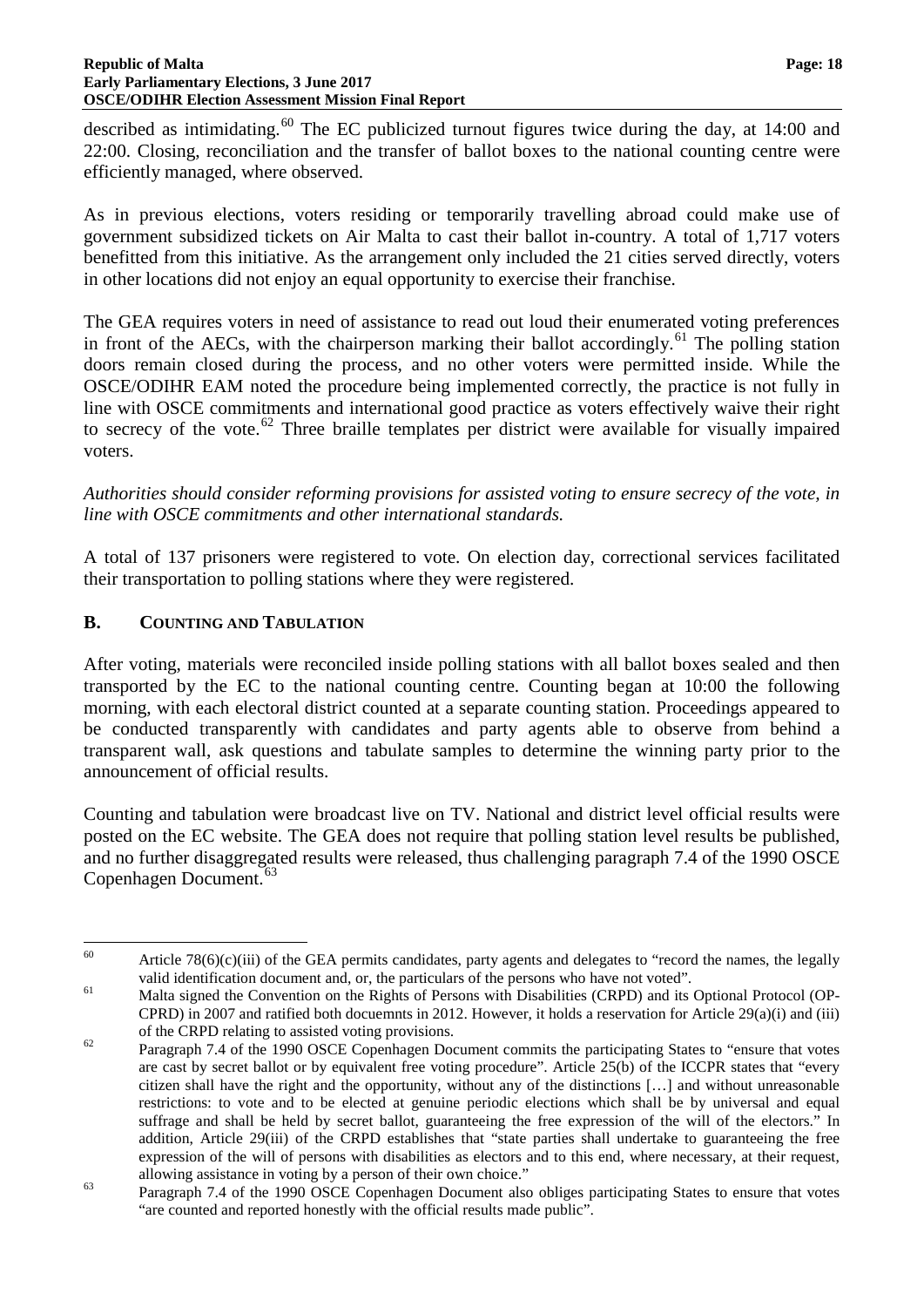*The EC should consider publishing detailed results of the elections disaggregated by municipality and polling stations to enhance transparency and voter confidence in the process.*

#### <span id="page-20-0"></span>**C. ANNOUNCEMENT OF RESULTS**

An hour after the beginning of counting and based on projections from the first 50 ballots counted at each counting station, the PL announced that it had won the elections with 55 per cent of the vote and an advantage of some 35,000 votes over the PN. The PN conceded shortly thereafter.

The EC published the official results from the first count the following day, and on 8 June, the names of winners in all districts were published in the Government Gazette. The PL and PN obtained 37 and 28 seats, respectively, but in accordance with the constitutional proportionality provision, the EC allocated two additional seats to the PN, thus increasing the number of members of parliament to 67. Voter turnout was reported at 92.1 per cent. The 10 women candidates who were elected constitute some 15 per cent of the new parliament.

The GEA allows candidates to run in two districts simultaneously, and candidates elected in both districts are required to withdraw from one. The vacated seat is filled through a 'casual election': a recount of subsequent preferences on the ballots of the candidate that withdrew. Casual elections were held to fill 12 vacant seats in 11 districts on 20 June. Only candidates that were originally on the ballot and consented to the casual election participated. Some OSCE/ODIHR EAM interlocutors opined that the provision allowing candidates to run in two districts is strategically used by parties to place popular candidates in districts where their party enjoys relatively lower support with the aim of obtaining higher first preference results.

### <span id="page-20-1"></span>**XV. RECOMMENDATIONS**

These recommendations, as contained throughout the text, are offered with a view to further enhance the conduct of elections in Malta and to support efforts to bring them fully in line with OSCE commitments and other international standards for democratic elections. These recommendations should be read in conjunction with past OSCE/ODIHR recommendations that remain to be addressed. The OSCE/ODIHR stands ready to assist the authorities of Malta to further improve the electoral process and to address the recommendations contained in this and previous reports.<sup>[64](#page-20-3)</sup>

#### <span id="page-20-2"></span>**A. PRIORITY RECOMMENDATIONS**

- 1. The EC should consider a new ballot design where all parties and candidates are presented equally. Consideration should also be given to allowing all parties contesting the elections full and unimpeded access to all stages of the electoral process, including all facilities within the counting centre.
- 2. Criminal liability for defamation and insult should be repealed and replaced with reasonable civil sanctions that do not limit free speech or threaten the economic survival of media outlets.
- 3. Limitations on the right to stand for office could be reviewed to further enhance full compliance with OSCE commitments and other international obligations and standards.

<span id="page-20-3"></span><sup>&</sup>lt;sup>64</sup> In paragraph 25 of the 1999 OSCE Istanbul Document, OSCE participating States committed themselves "to follow up promptly the ODIHR's election assessment and recommendations".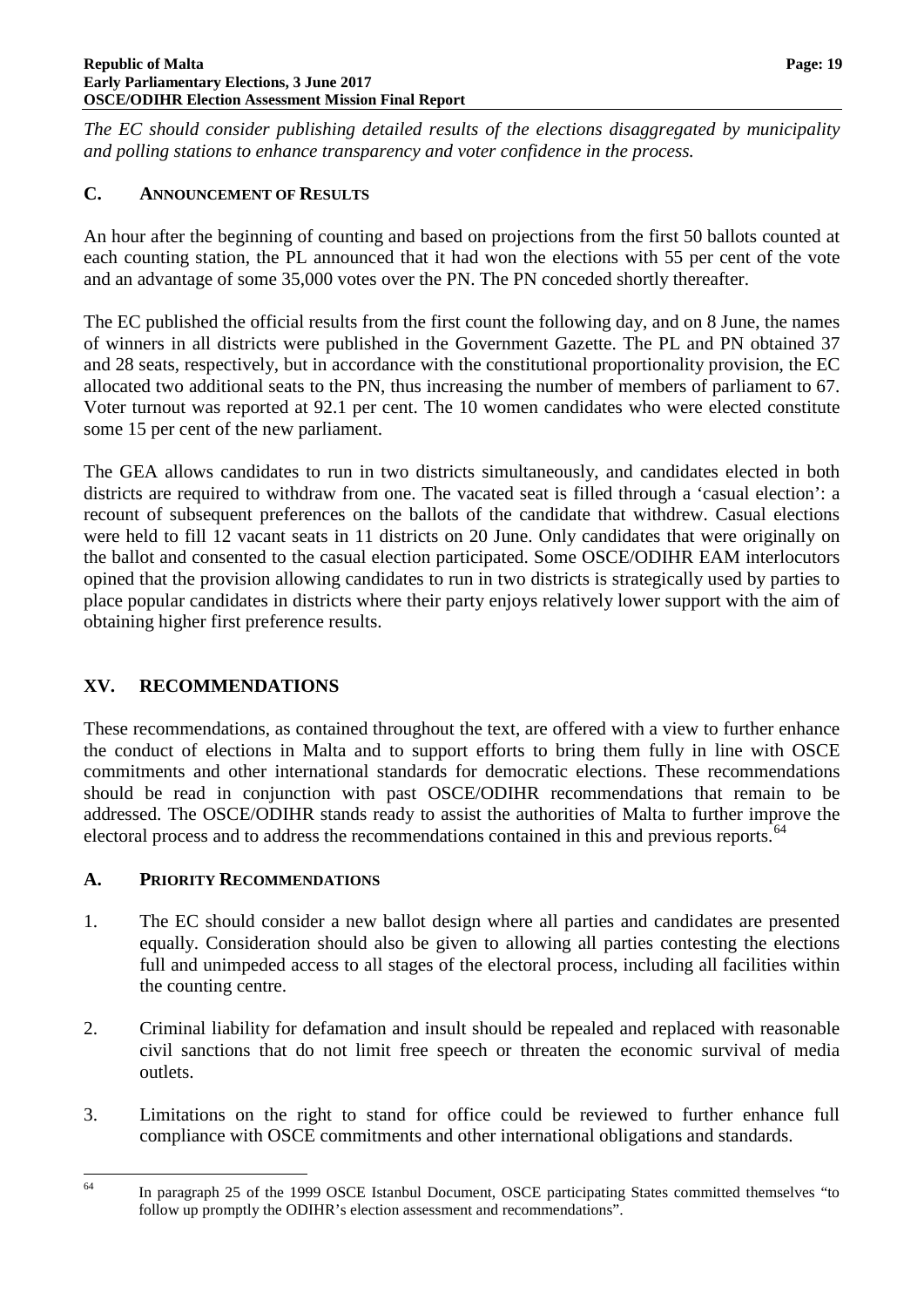- 4. To foster greater transparency and make the reporting system more effective, donations to parties and the entities they own should be subject to similar reporting and public disclosure requirements.
- 5. To enhance transparency and enable voters to make informed choices, authorities could consider introducing a requirement that all election-related campaign materials contain imprint data with information about the entity that ordered and paid for their production and display.
- 6. The electoral legal framework should be reviewed to address OSCE/ODIHR recommendations as well as to consolidate and harmonize the legislation and to address any ambiguities. Reform should be undertaken well in advance of the next elections and involve open consultation with all relevant stakeholders.
- 7. Consideration should be given to amending the legal framework to explicitly provide full access to the electoral process for international and citizen observers.

#### <span id="page-21-0"></span>**B. OTHER RECOMMENDATIONS**

#### **Election Administration**

8. Consideration should be given to reviewing legal provisions for the appointment of individuals as both assistant commissioners and party agents to avoid any conflict of interest.

#### **Voter Registration**

- 9. Restrictions of voting rights for prisoners should be reviewed to ensure that any limitation is proportionate to the crime committed and clearly outlined in the law.
- 10. The legislation should be harmonized with the objectives of the CRPD, to ensure the full voting rights of persons with various types of mental disabilities.
- 11. The authorities could consider reviewing the voting card requirement to lower the election expenditure and eliminate the risk of disenfranchisement of voters not in possession of such cards on election day.

#### **Candidate Registration**

12. Consideration could be given to encouraging women's political participation through the introduction of temporary special measures.

#### **Political Party and Campaign Finance**

13. To enhance transparency and facilitate oversight, consideration could be given to a requirement that donations above a certain amount only be made through a designated bank account. Moreover, authorities could consider requiring parties to record all donations and lowering the disclosure threshold.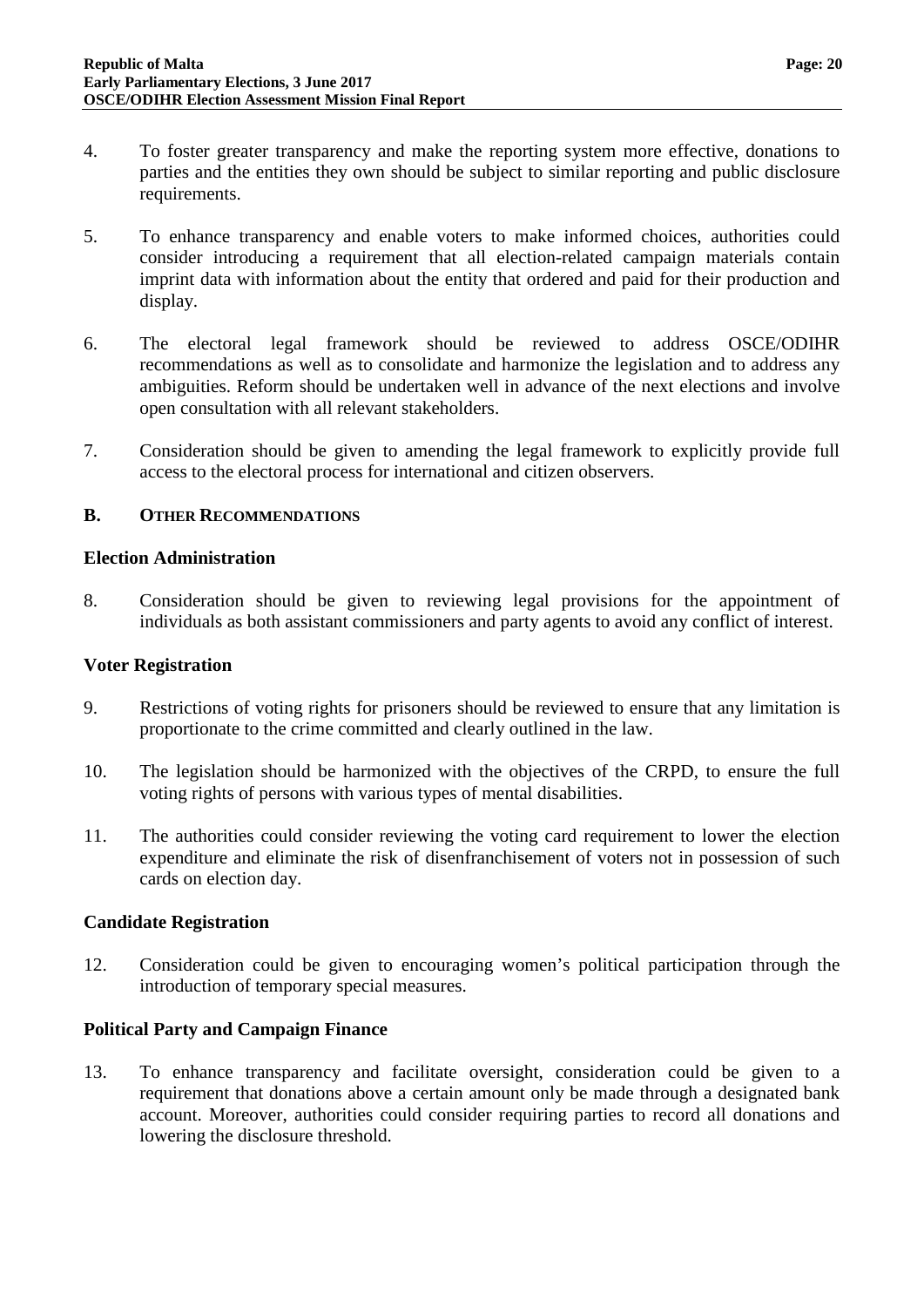- 14. To assure equality among candidates and foster legal certainty, the ministerial power to change candidates' spending ceiling could be reconsidered. Consideration could be given to adjust the spending limit based on a form of indexation rather than an absolute amount.
- 15. To enhance transparency, parties' elections-related income and expenditure should be made public shortly after the elections. Consideration could also be given to introducing a disclosure requirement on income and expenditure before election day.
- 16. To improve the effectiveness of the sanctioning procedures, authorities could consider reviewing the legislation to allow anyone to initiate campaign finance violation proceedings without the necessary recourse to the Attorney General or the EC.

#### **Media**

17. To increase public trust and foster representation of wider political positions and societal interests, consideration could be given to revising the rules for the appointment of members of the broadcasting regulator and PBS management in a manner, which enhances independence.

#### **Complaints and Appeals**

18. To enhance the transparency and accountability of the system of electoral dispute resolution, records of complaints and EC decisions should be published. Consideration should also be given to setting specific deadlines for the adjudication and publication of election-related complaints and appeals by the EC and the courts.

#### **Election Day, Voting, Counting and Tabulation of Results**

- 19. Authorities should consider reforming provisions for assisted voting to ensure secrecy of the vote, in line with OSCE commitments and other international standards.
- 20. The EC should consider publishing detailed results of the elections disaggregated by municipality and polling stations to enhance transparency and voter confidence in the process.
- 21. Consideration could be given to eliminating the possibility for candidates to contest the elections in two districts and the holding of casual elections as this practice may distort competition and produce results that do not fully reflect the voters' will.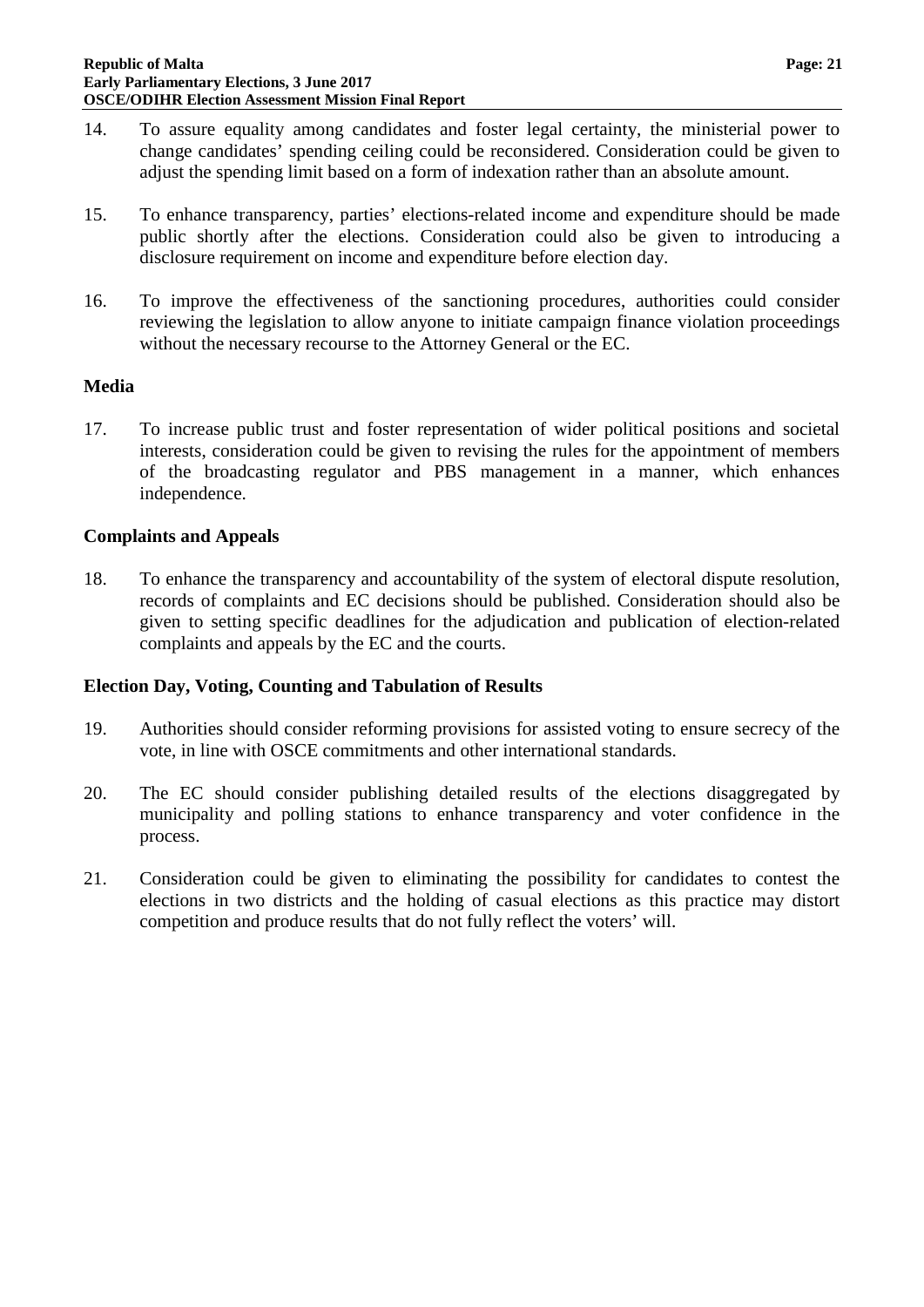#### **ANNEX: FINAL RESULTS**

<span id="page-23-0"></span>

|                                            | <b>FIRST PREFERENCE</b> |                |        |                |       |                          |            |                          |                        |                          |                |                          |                                                |                |                                                |                                               |                                    |                                 |
|--------------------------------------------|-------------------------|----------------|--------|----------------|-------|--------------------------|------------|--------------------------|------------------------|--------------------------|----------------|--------------------------|------------------------------------------------|----------------|------------------------------------------------|-----------------------------------------------|------------------------------------|---------------------------------|
|                                            | <b>PL</b>               |                | PN     |                | AD    |                          | <b>MPM</b> |                          | $\mathbf{A}\mathbf{B}$ |                          | Independent    |                          |                                                |                | <b>INVALID</b>                                 |                                               |                                    |                                 |
|                                            | Votes                   | Seats          | Votes  | Seats          | Votes | Seats                    | Votes      | Seats                    | Votes                  | Seats                    | Votes          | <b>Seats</b>             | <b>TOTAL</b><br><b>VALID</b><br><b>BALLOTS</b> | <b>INVALID</b> | <b>BALLOTS</b><br><b>CAST</b><br>$\frac{0}{0}$ | <b>TOTAL</b><br><b>BALLOTS</b><br><b>CAST</b> | <b>REGISTERED</b><br><b>VOTERS</b> | <b>TURNOUT</b><br>$\frac{0}{0}$ |
| <b>District</b><br>$\mathbf{1}$            | 13,844                  | 3              | 10,094 | $\overline{c}$ | 147   | $\blacksquare$           | 80         | $\mathcal{L}$            | 27                     |                          | $\overline{4}$ | $\overline{\phantom{a}}$ | 24,196                                         | 256            | 1.1                                            | 24,452                                        | 26,598                             | 91.9                            |
| <b>District</b><br>$\overline{2}$          | 17,353                  | $\overline{4}$ | 6,761  | $\mathbf{1}$   | 174   | $\mathbf{r}$             | 78         | $\mathbf{r}$             | $\Omega$               | $\overline{a}$           | $\Omega$       | $\overline{a}$           | 24,366                                         | 269            | 1.1                                            | 24,635                                        | 26,396                             | 93.3                            |
| <b>District</b><br>3                       | 16,328                  | $\overline{4}$ | 6,775  | $\mathbf{1}$   | 152   | $\overline{a}$           | 73         | $\overline{a}$           | $\Omega$               |                          | 35             | $\sim$                   | 23,363                                         | 284            | 1.2                                            | 23,647                                        | 25,404                             | 93.1                            |
| <b>District</b><br>$\overline{\mathbf{4}}$ | 16,383                  | $\overline{4}$ | 7,528  | 1              | 171   | $\mathcal{L}$            | 114        | $\mathcal{L}$            | $\Omega$               | $\overline{a}$           | $\Omega$       | $\sim$                   | 24,196                                         | 292            | 1.2                                            | 24,488                                        | 26,095                             | 93.8                            |
| <b>District</b><br>$\overline{\mathbf{5}}$ | 15,259                  | $\mathfrak{Z}$ | 7,720  | $\overline{2}$ | 156   | $\sim$                   | 80         | $\overline{\phantom{a}}$ | $\overline{0}$         |                          | $\overline{0}$ | $\sim$                   | 23,215                                         | 361            | 1.6                                            | 23,576                                        | 25,295                             | 93.2                            |
| <b>District</b><br>6                       | 13,717                  | $\mathfrak{Z}$ | 9,164  | $\overline{2}$ | 94    | $\overline{\phantom{0}}$ | 85         | $\overline{\phantom{a}}$ | 16                     |                          | $\Omega$       | $\sim$                   | 23,076                                         | 246            | 1.1                                            | 23,322                                        | 24,884                             | 93.7                            |
| <b>District</b><br>$\overline{7}$          | 14,042                  | $\mathfrak{Z}$ | 10,509 | $\overline{2}$ | 218   | $\overline{a}$           | 81         | $\mathbf{r}$             | 29                     |                          | $\Omega$       | $\overline{a}$           | 24,879                                         | 397            | 1.6                                            | 25,276                                        | 27,106                             | 93.2                            |
| <b>District</b><br>8                       | 10,83                   | $\overline{2}$ | 12,591 | 3              | 267   | $\mathcal{L}$            | 117        | $\mathcal{L}$            | $\Omega$               | $\overline{\phantom{a}}$ | $\overline{0}$ | $\sim$                   | 23,805                                         | 277            | 1.2                                            | 24,082                                        | 25,982                             | 92.7                            |
| <b>District</b><br>$\boldsymbol{9}$        | 9,712                   | $\overline{2}$ | 13,007 | 3              | 297   | $\blacksquare$           | 65         | $\blacksquare$           | 36                     |                          | $\Omega$       | $\sim$                   | 23,117                                         | 282            | 1.2                                            | 23,399                                        | 25,636                             | 91.3                            |
| <b>District</b><br>10                      | 8,873                   | $\overline{2}$ | 14,058 | 3              | 273   | $\blacksquare$           | 74         | $\mathcal{L}$            | 41                     |                          | $\Omega$       | $\sim$                   | 23,319                                         | 266            | 1.1                                            | 23,585                                        | 26,46                              | 89.1                            |
| <b>District</b><br>11                      | 10,282                  | $\overline{2}$ | 13,207 | $\mathfrak{Z}$ | 290   | $\mathcal{L}$            | 101        | $\mathcal{L}$            | 30                     | $\overline{\phantom{a}}$ | $\Omega$       | $\sim$                   | 23,91                                          | 288            | 1.2                                            | 24,198                                        | 26,244                             | 92.2                            |
| <b>District</b><br>12                      | 11.12                   | 2              | 11,921 | 3              | 199   | $\overline{\phantom{a}}$ | 97         | $\overline{\phantom{a}}$ | 42                     | $\overline{\phantom{a}}$ | 11             | $\blacksquare$           | 23,39                                          | 389            | 1.7                                            | 23,779                                        | 27,076                             | 87.8                            |
| <b>District</b><br>13                      | 13,233                  | 3              | 12,361 | 2              | 126   | $\overline{a}$           | 72         | $\overline{\phantom{a}}$ | 0                      |                          | 41             | $\overline{\phantom{a}}$ | 25.833                                         | 424            | 1.6                                            | 26,257                                        | 28,68                              | 91.6                            |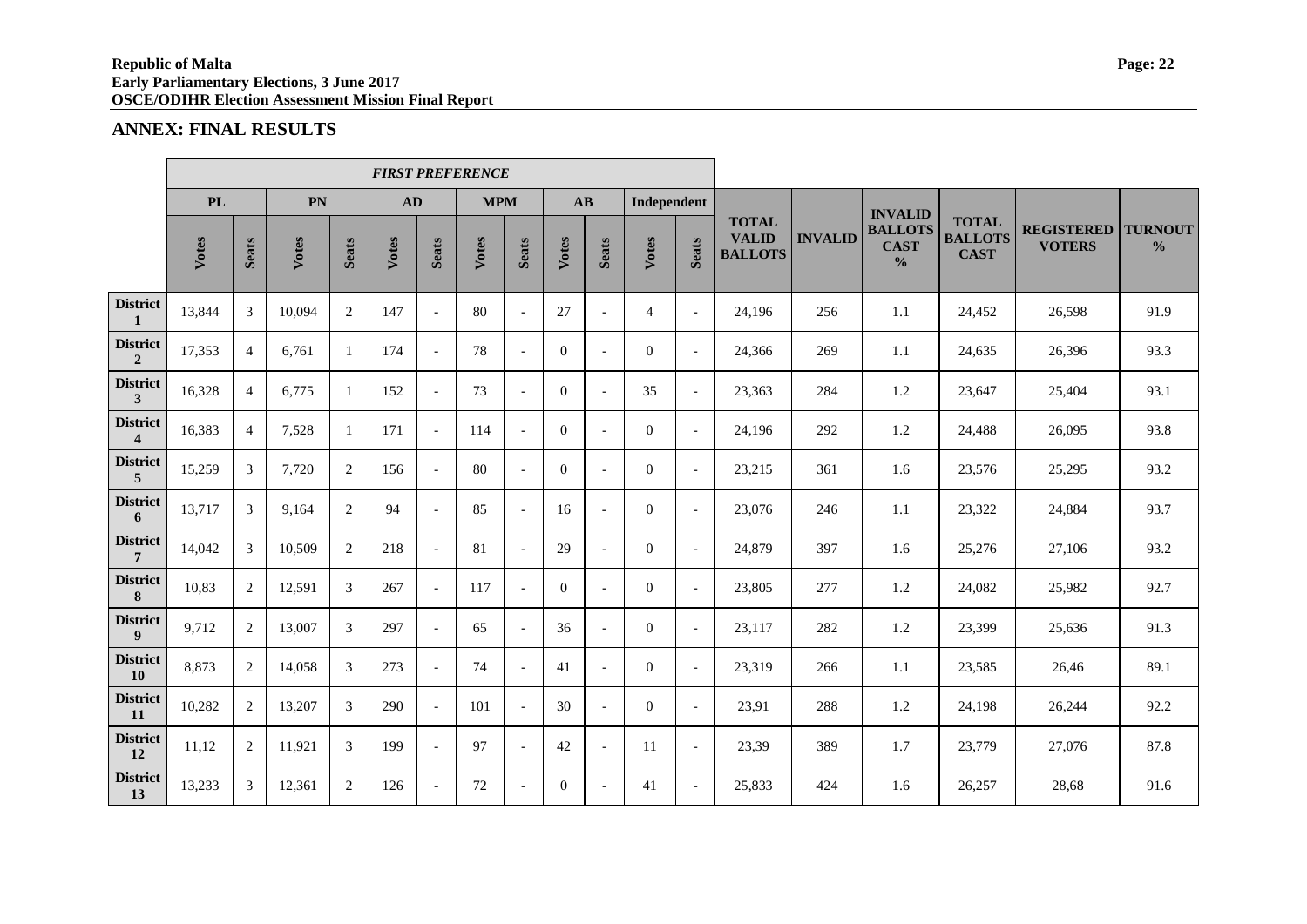#### **Republic of Malta** Page: 23 **Early Parliamentary Elections, 3 June 2017 OSCE/ODIHR Election Assessment Mission Final Report**

| <b>Total</b>  | 170,976 | 37 | 135.696 | $28*$ | 2,564 | 1,117 | 221  | 91   | 310,665 | 4,031 | 1.3 | 314,696 | 341,856 | 92.1 |
|---------------|---------|----|---------|-------|-------|-------|------|------|---------|-------|-----|---------|---------|------|
| $\frac{0}{0}$ | 55.04   |    | 43.68   |       | 0.83  | 0.37  | 0.07 | 0.03 |         |       |     |         |         |      |

\* Two additional seats (for a total of 30) were allocated to the PN in accordance with Article 52(1) of the Constitution. Source: [Electoral Commission](https://electoral.gov.mt/)